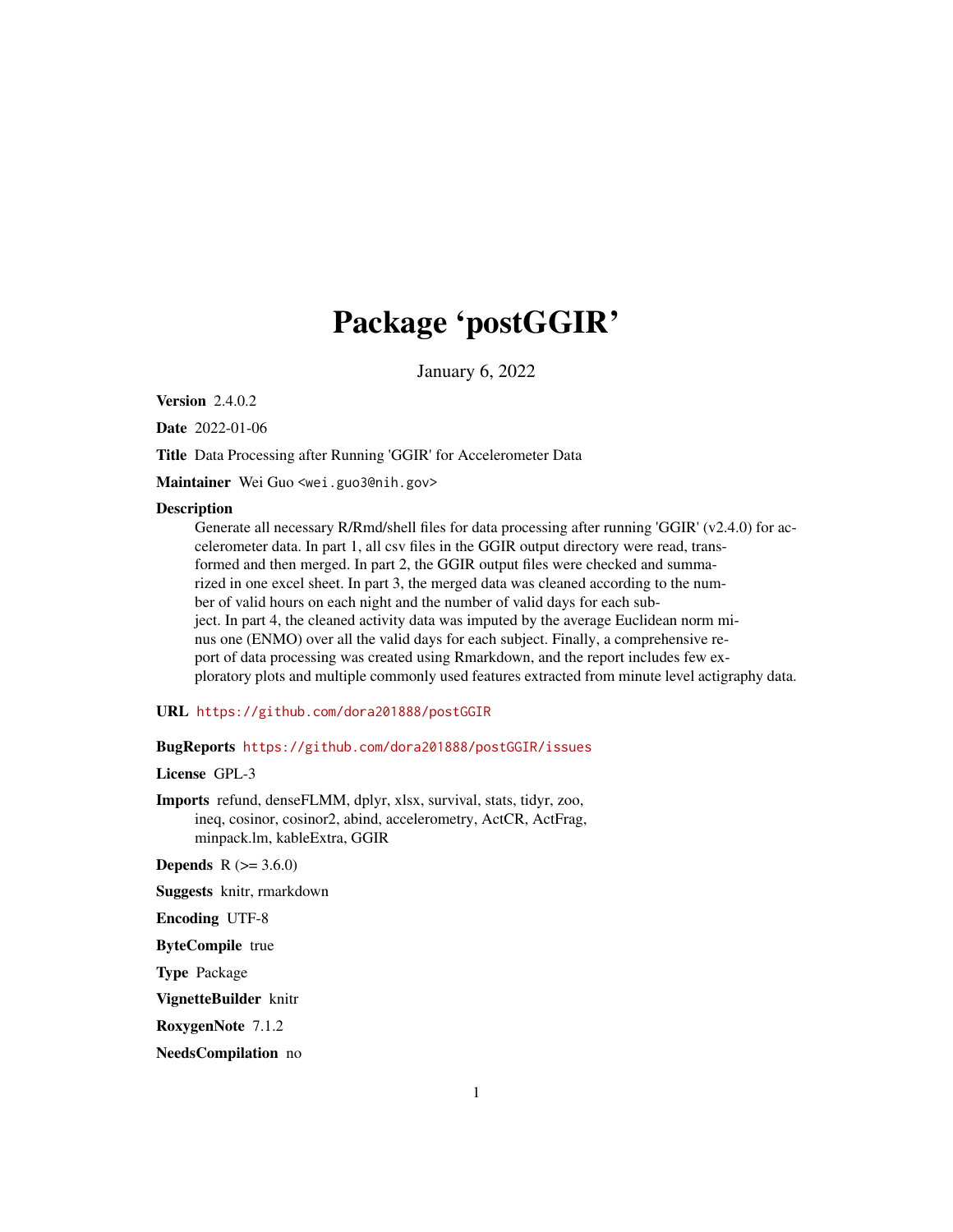<span id="page-1-0"></span>Author Wei Guo [aut, cre], Andrew Leroux [aut], Vadim Zipunnikov [aut], Kathleen Merikangas [aut]

Repository CRAN

Date/Publication 2022-01-06 14:30:02 UTC

## R topics documented:

| Index |                                                                                                                           | 30             |
|-------|---------------------------------------------------------------------------------------------------------------------------|----------------|
|       |                                                                                                                           | 29             |
|       | Tvol <sub>2</sub>                                                                                                         | 28             |
|       |                                                                                                                           | 27             |
|       | Time <sub>2</sub>                                                                                                         | 27             |
|       |                                                                                                                           | <b>26</b>      |
|       |                                                                                                                           | 25             |
|       |                                                                                                                           | 25             |
|       |                                                                                                                           | 24             |
|       |                                                                                                                           | 23             |
|       | $jive.predict2$                                                                                                           | 23             |
|       |                                                                                                                           | 22             |
|       |                                                                                                                           | 21             |
|       | $IS\_long2$                                                                                                               | 21             |
|       |                                                                                                                           | <b>20</b>      |
|       |                                                                                                                           | 18             |
|       |                                                                                                                           | 17             |
|       |                                                                                                                           | 15             |
|       |                                                                                                                           | 14             |
|       | <b>DataShrink</b>                                                                                                         | 12             |
|       |                                                                                                                           | 10             |
|       |                                                                                                                           | <b>10</b>      |
|       |                                                                                                                           | 9              |
|       |                                                                                                                           | $\overline{7}$ |
|       | $ActExtendCosinor long2 \dots \dots \dots \dots \dots \dots \dots \dots \dots \dots \dots \dots \dots \dots \dots$        | 6              |
|       | $ActExtendCosinor2 \dots \dots \dots \dots \dots \dots \dots \dots \dots \dots \dots \dots \dots \dots \dots \dots \dots$ | $\overline{4}$ |
|       |                                                                                                                           | 3              |
|       |                                                                                                                           | $\overline{2}$ |

ActCosinor2 *Cosinor Model for Circadian Rhythmicity*

#### Description

A parametric approach to study circadian rhythmicity assuming cosinor shape.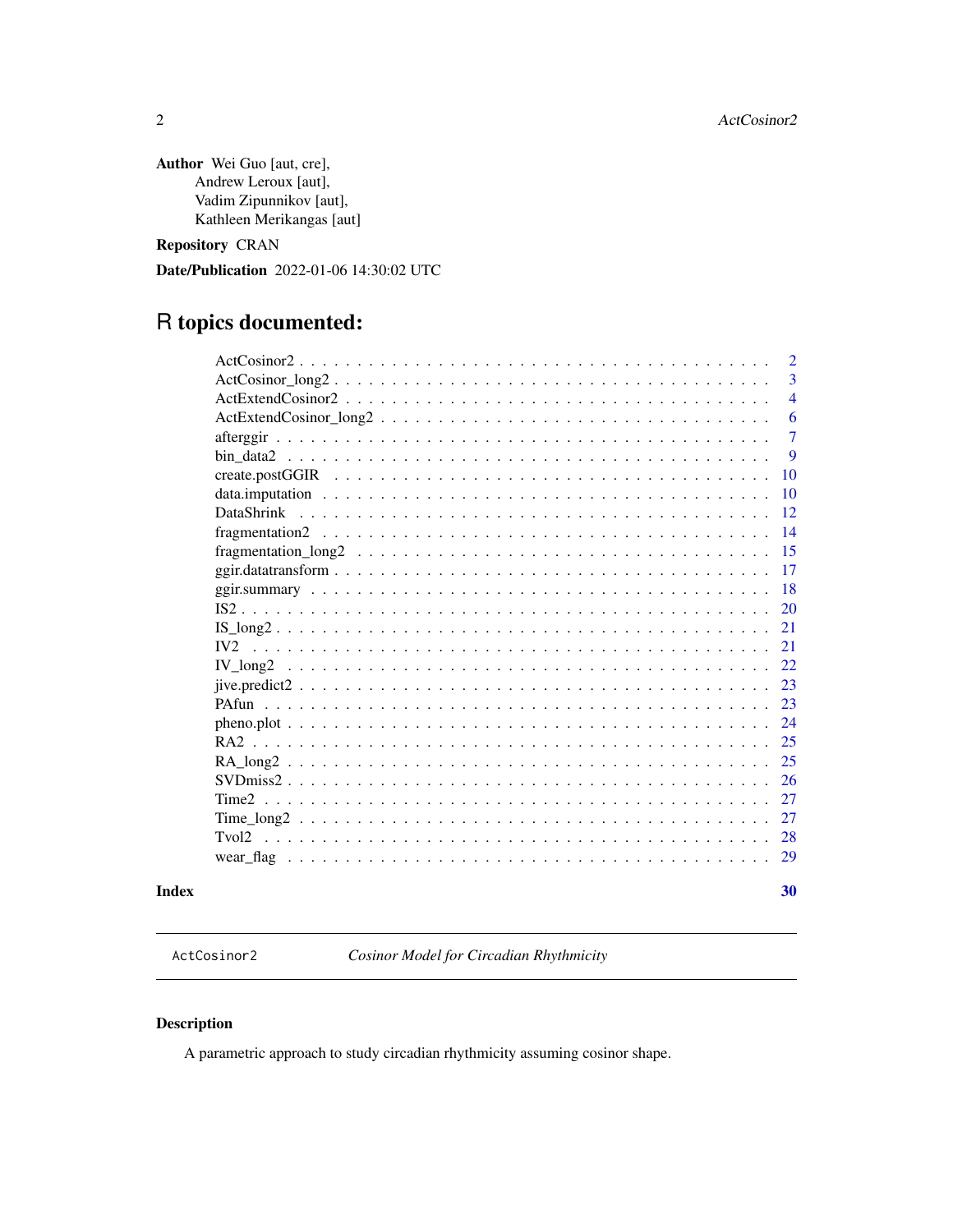#### <span id="page-2-0"></span>ActCosinor\_long2 3

#### Usage

 $ActCosinor2(x, window = 1, n1440 = 1440)$ 

#### Arguments

| X      | vector vector of dimension n*1440 which represents n days of 1440 minute<br>activity data                        |
|--------|------------------------------------------------------------------------------------------------------------------|
| window | The calculation needs the window size of the data. E.g window $= 1$ means each<br>epoch is in one-minute window. |
| n1440, | the number of points of a day. Default is 1440 for the minute-level data.                                        |

#### Value

A list with elements

| mes      | MESOR which is short for midline statistics of rhythm, which is a rhythm ad-<br>justed mean. This represents mean activity level.                            |
|----------|--------------------------------------------------------------------------------------------------------------------------------------------------------------|
| amp      | amplitude, a measure of half the extend of predictable variation within a cycle.<br>This represents the highest activity one can achieve.                    |
| acro     | acrophase, a meaure of the time of the overall high values recurring in each<br>cycle. Here it has a unit of radian. This represents time to reach the peak. |
| acrotime | acrophase in the unit of the time (hours)                                                                                                                    |
| ndays    | Number of days modeled                                                                                                                                       |

#### References

Cornelissen, G. Cosinor-based rhythmometry. Theor Biol Med Model 11, 16 (2014). https://doi.org/10.1186/1742- 4682-11-16

ActCosinor\_long2 *Cosinor Model for Circadian Rhythmicity for the Whole Dataset*

#### Description

A parametric approach to study circadian rhythmicity assuming cosinor shape.This function is a whole dataset wrapper for ActCosinor.

#### Usage

ActCosinor\_long2(count.data, window = 1)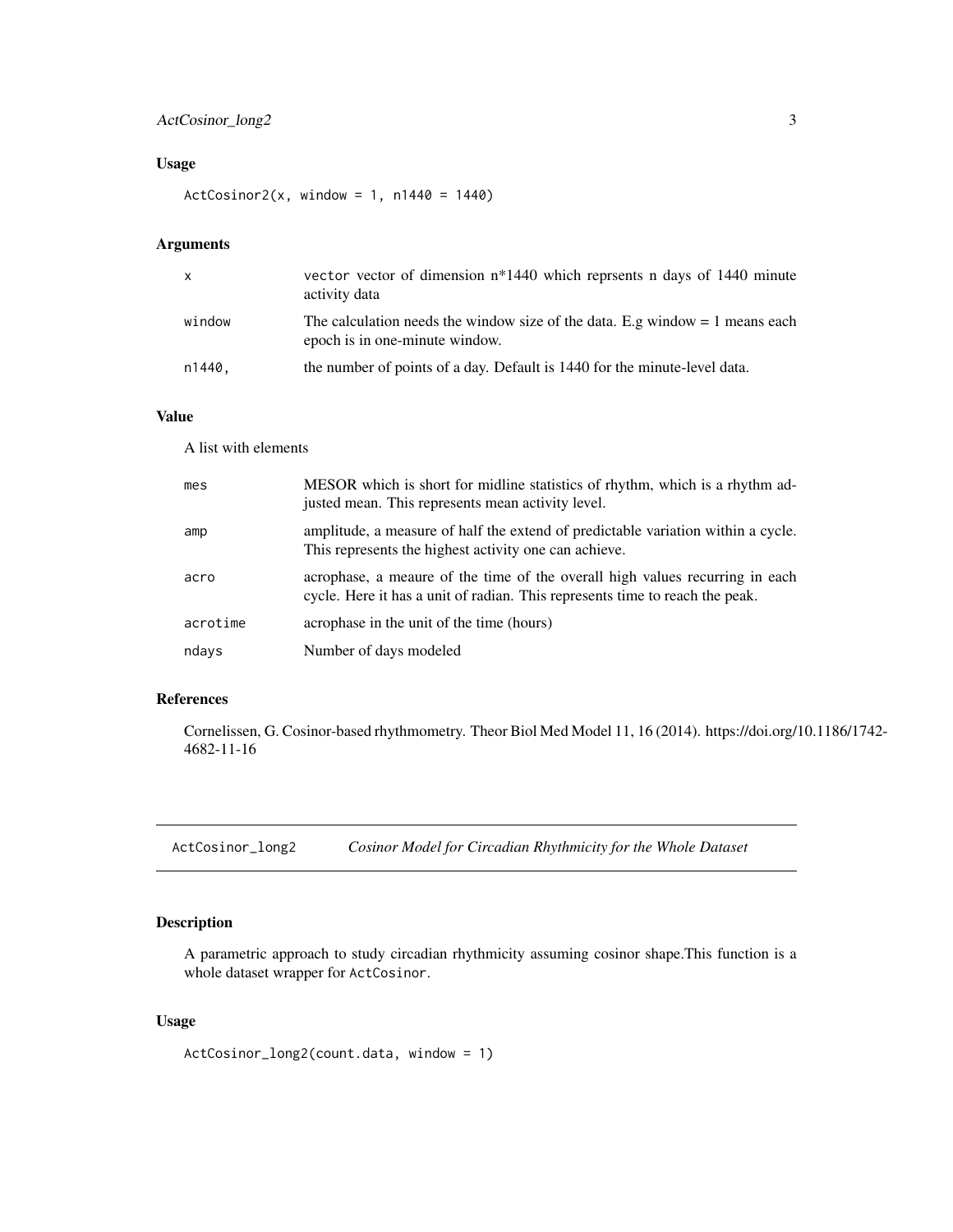<span id="page-3-0"></span>

| count.data | data. Frame of dimension $n * (p+2)$ containing the p dimensional activity data<br>for all n subject days. The first two columns have to be ID and Day. ID can be<br>either character or numeric. Day has to be numeric indicating the sequence<br>of days within each subject. |
|------------|---------------------------------------------------------------------------------------------------------------------------------------------------------------------------------------------------------------------------------------------------------------------------------|
| window     | The calculation needs the window size of the data. E.g window $= 1$ means each<br>epoch is in one-minute window.                                                                                                                                                                |

#### Value

A data.frame with the following 5 columns

| ID       | ID                                                                                                                                                           |
|----------|--------------------------------------------------------------------------------------------------------------------------------------------------------------|
| ndays    | number of days                                                                                                                                               |
| mes      | MESRO, which is short for midline statistics of rhythm, which is a rhythm ad-<br>justed mean. This represents mean activity level.                           |
| amp      | amplitude, a measure of half the extend of predictable variation within a cycle.<br>This represents the highest activity one can achieve.                    |
| acro     | acrophase, a meaure of the time of the overall high values recurring in each<br>cycle. Here it has a unit of radian. This represents time to reach the peak. |
| acrotime | acrophase in the unit of the time (hours)                                                                                                                    |
| ndays    | Number of days modeled                                                                                                                                       |

ActExtendCosinor2 *Extended Cosinor Model for Circadian Rhythmicity*

#### Description

Extended cosinor model based on sigmoidally transformed cosine curve using anti-logistic transformation

#### Usage

```
ActExtendCosinor2(
  x,
 window = 1,
 lower = c(0, 0, -1, 0, -3),upper = c(Inf, Inf, 1, Inf, 27),
 n1440 = 1440
\mathcal{L}
```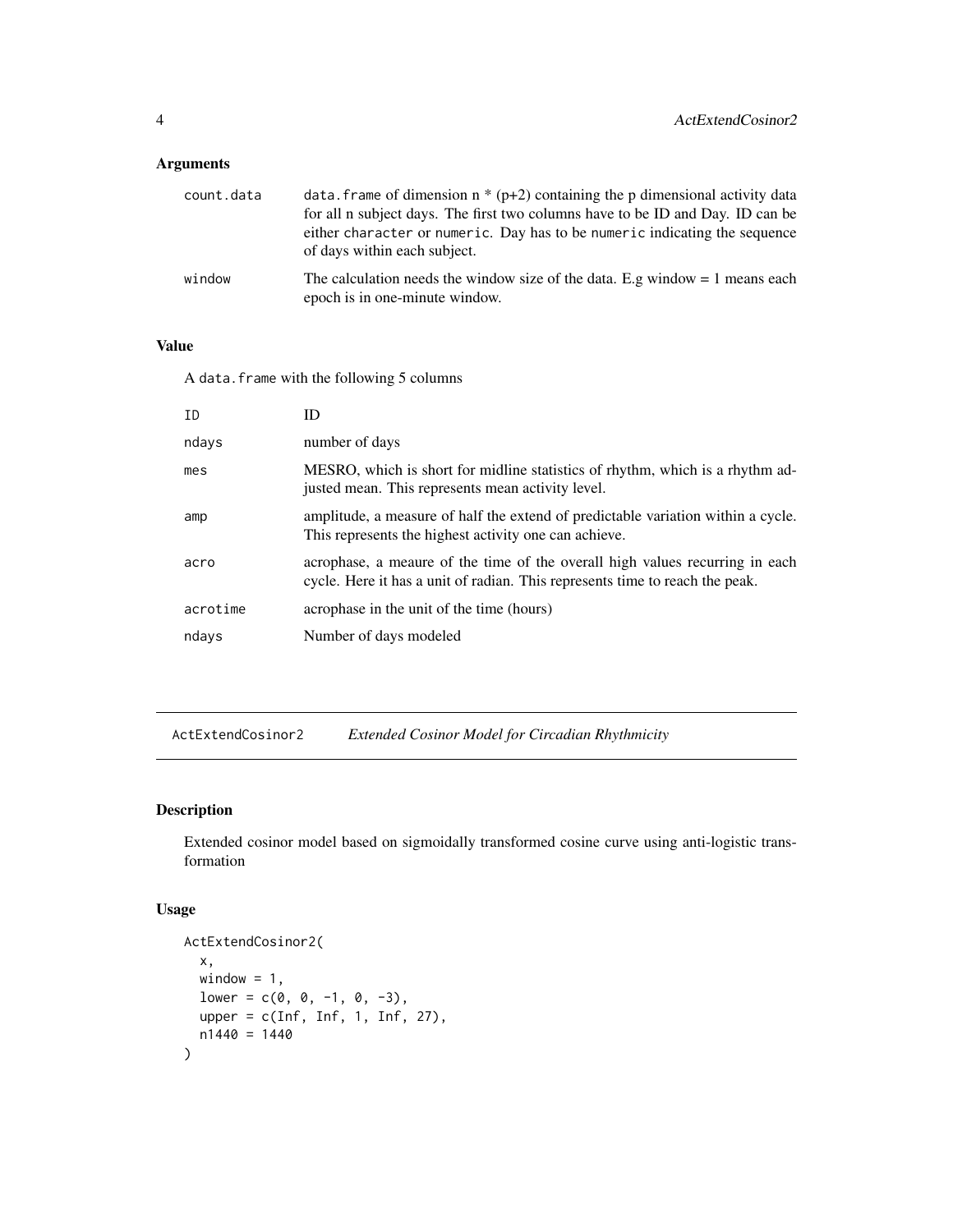| X      | vector vector of dimension $n*1440$ which represents n days of 1440 minute<br>activity data                                                                                                                              |
|--------|--------------------------------------------------------------------------------------------------------------------------------------------------------------------------------------------------------------------------|
| window | The calculation needs the window size of the data. E.g window $= 1$ means each<br>epoch is in one-minute window.                                                                                                         |
| lower  | A numeric vector of lower bounds on each of the five parameters (in the order<br>of minimum, amplitude, alpha, beta, acrophase) for the NLS. If not given, the<br>default lower bound for each parameter is set to -Inf. |
| upper  | A numeric vector of upper bounds on each of the five parameters (in the order<br>of minimum, amplitude, alpha, beta, acrophase) for the NLS. If not given, the<br>default lower bound for each parameter is set to Inf   |
| n1440, | the number of points of a day. Default is 1440 for the minute-level data.                                                                                                                                                |

#### Value

A list with elements

| minimum   | Minimum value of the of the function.                                                                                                                                                                                                                                                |
|-----------|--------------------------------------------------------------------------------------------------------------------------------------------------------------------------------------------------------------------------------------------------------------------------------------|
| amp       | amplitude, a measure of half the extend of predictable variation within a cycle.<br>This represents the highest activity one can achieve.                                                                                                                                            |
| alpha     | It determines whether the peaks of the curve are wider than the troughs: when<br>alpha is small, the troughs are narrow and the peaks are wide; when alpha is<br>large, the troughs are wide and the peaks are narrow.                                                               |
| beta      | It dertermines whether the transformed function rises and falls more steeply<br>than the cosine curve: large values of beta produce curves that are nearly square<br>waves.                                                                                                          |
| acrotime  | acrophase is the time of day of the peak in the unit of the time (hours)                                                                                                                                                                                                             |
| F_pseudo  | Measure the improvement of the fit obtained by the non-linear estimation of the<br>transformed cosine model                                                                                                                                                                          |
| UpMesor   | Time of day of switch from low to high activity. Represents the timing of the<br>rest-activity rhythm. Lower (earlier) values indicate increase in activity earlier<br>in the day and suggest a more advanced circadian phase.                                                       |
| DownMesor | Time of day of switch from high to low activity. Represents the timing of the<br>rest-activity rhythm. Lower (earlier) values indicate decline in activity earlier in<br>the day, suggesting a more advanced circadian phase.                                                        |
| MESOR     | A measure analogous to the MESOR of the cosine model (or half the deflection<br>of the curve) can be obtained from mes=min+amp/2. However, it goes through<br>the middle of the peak, and is therefore not equal to the MESOR of the cosine<br>model, which is the mean of the data. |
| ndays     | Number of days modeled.                                                                                                                                                                                                                                                              |

#### References

Marler MR, Gehrman P, Martin JL, Ancoli-Israel S. The sigmoidally transformed cosine curve: a mathematical model for circadian rhythms with symmetric non-sinusoidal shapes. Stat Med.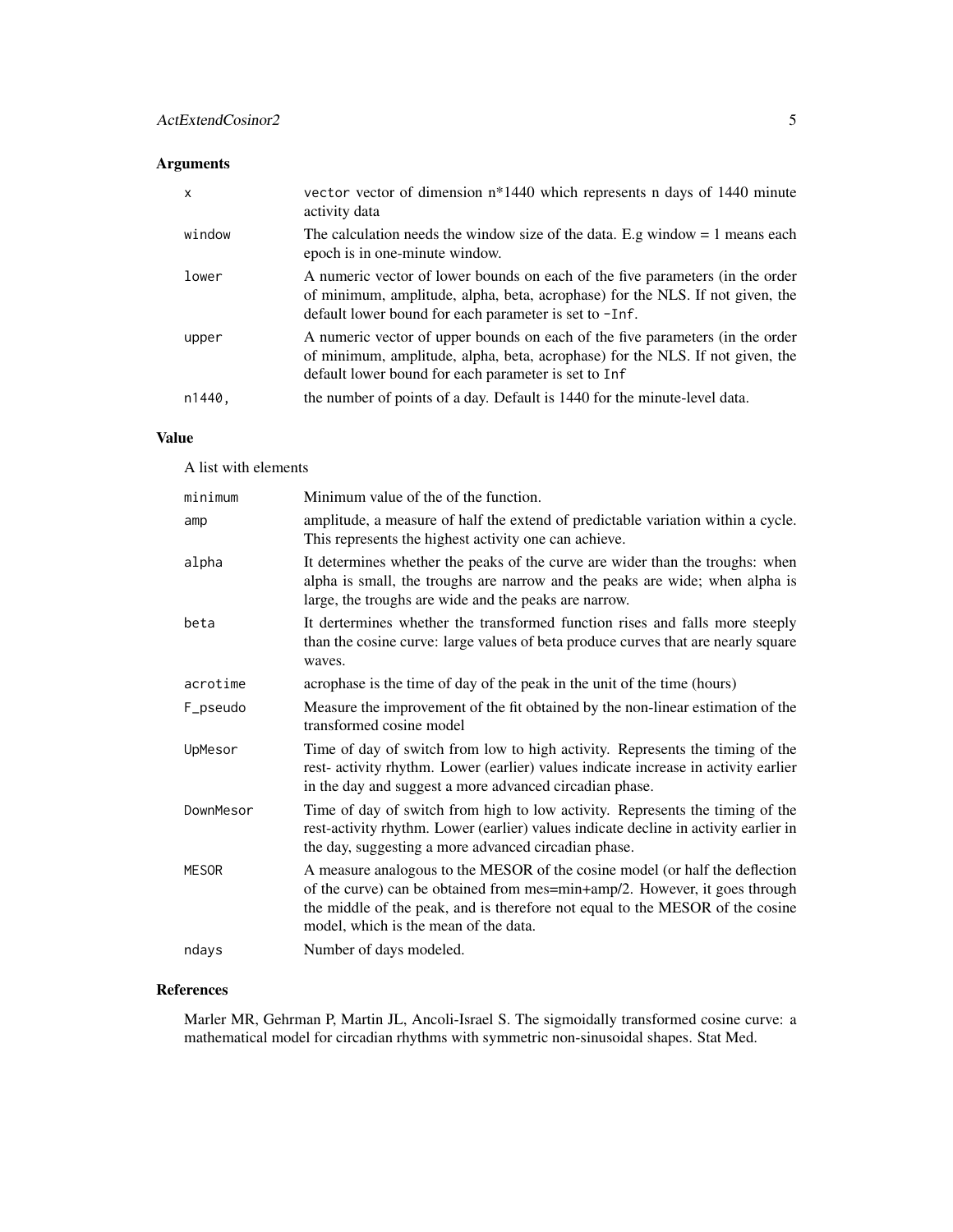```
ActExtendCosinor_long2
```
*Cosinor Model for Circadian Rhythmicity for the Whole Dataset*

#### Description

Extended cosinor model based on sigmoidally transformed cosine curve using anti-logistic transformation.This function is a whole dataset wrapper for ActExtendCosinor.

#### Usage

```
ActExtendCosinor_long2(
  count.data,
 window = 1,
 lower = c(0, 0, -1, 0, -3),upper = c(Inf, Inf, 1, Inf, 27))
```
#### Arguments

| count.data | data. frame of dimension $n * (p+2)$ containing the p dimensional activity data<br>for all n subject days. The first two columns have to be ID and Day. ID can be<br>either character or numeric. Day has to be numeric indicating the sequence<br>of days within each subject. |
|------------|---------------------------------------------------------------------------------------------------------------------------------------------------------------------------------------------------------------------------------------------------------------------------------|
| window     | The calculation needs the window size of the data. E.g window $= 1$ means each<br>epoch is in one-minute window, window size as an argument.                                                                                                                                    |
| lower      | A numeric vector of lower bounds on each of the five parameters (in the order<br>of minimum, amplitude, alpha, beta, acrophase) for the NLS. If not given, the<br>default lower bound for each parameter is set to -Inf.                                                        |
| upper      | A numeric vector of upper bounds on each of the five parameters (in the order<br>of minimum, amplitude, alpha, beta, acrophase) for the NLS. If not given, the<br>default lower bound for each parameter is set to Inf                                                          |

#### Value

A data.frame with the following 5 columns

| ΙD      |                                                                                                                                                                                                                        |
|---------|------------------------------------------------------------------------------------------------------------------------------------------------------------------------------------------------------------------------|
| ndays   | number of days                                                                                                                                                                                                         |
| minimum | Minimum value of the of the function.                                                                                                                                                                                  |
| amp     | amplitude, a measure of half the extend of predictable variation within a cycle.<br>This represents the highest activity one can achieve.                                                                              |
| alpha   | It determines whether the peaks of the curve are wider than the troughs: when<br>alpha is small, the troughs are narrow and the peaks are wide; when alpha is<br>large, the troughs are wide and the peaks are narrow. |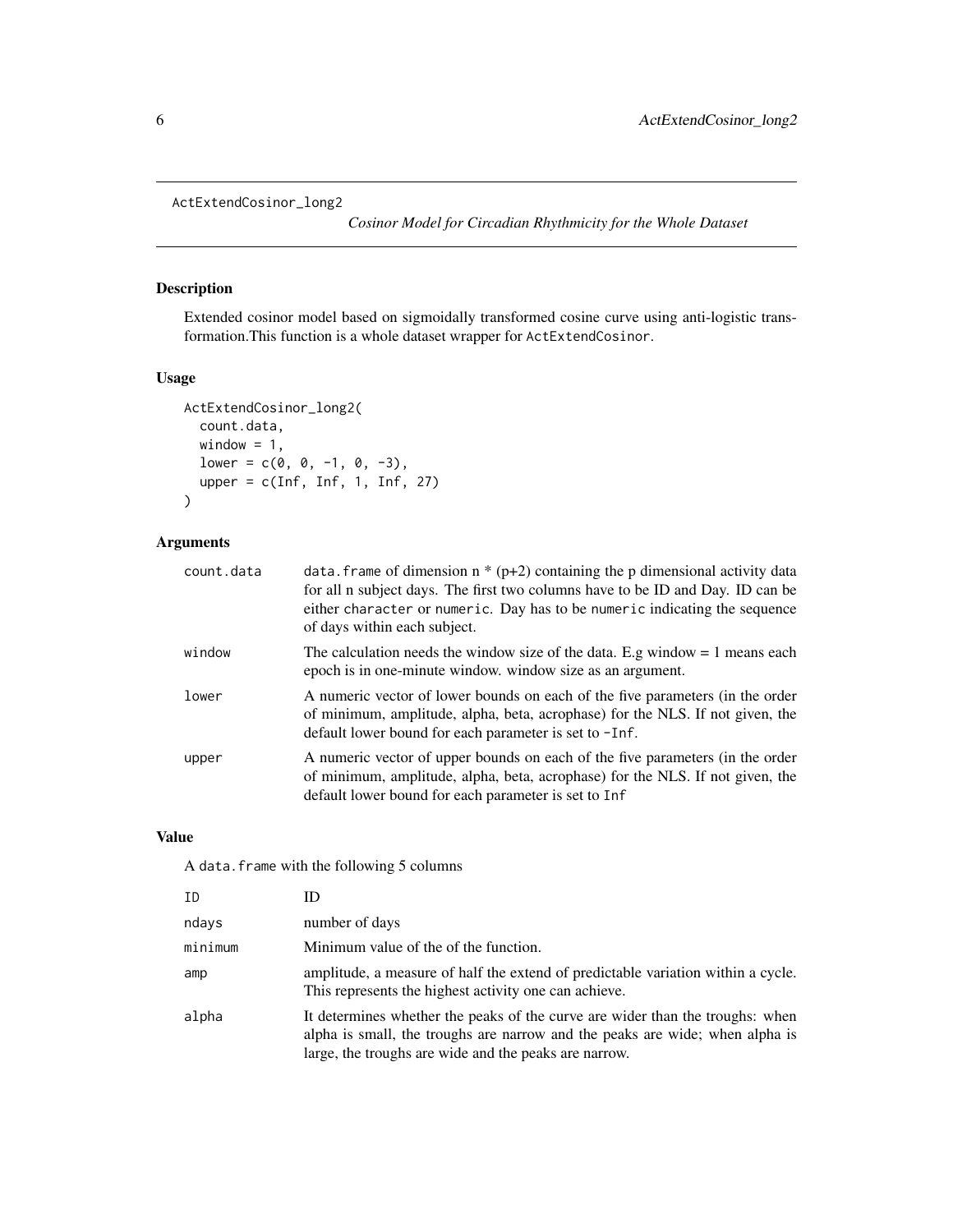#### <span id="page-6-0"></span>afterggir 7 and 2012 and 2013 and 2013 and 2013 and 2013 and 2013 and 2013 and 2013 and 2013 and 2013 and 2013

| beta         | It dertermines whether the transformed function rises and falls more steeply<br>than the cosine curve: large values of beta produce curves that are nearly square<br>waves.                                                                                                          |
|--------------|--------------------------------------------------------------------------------------------------------------------------------------------------------------------------------------------------------------------------------------------------------------------------------------|
| acrotime     | acrophase is the time of day of the peak in the unit of the time (hours)                                                                                                                                                                                                             |
| F_pseudo     | Measure the improvement of the fit obtained by the non-linear estimation of the<br>transformed cosine model                                                                                                                                                                          |
| UpMesor      | Time of day of switch from low to high activity. Represents the timing of the<br>rest- activity rhythm. Lower (earlier) values indicate increase in activity earlier<br>in the day and suggest a more advanced circadian phase.                                                      |
| DownMesor    | Time of day of switch from high to low activity. Represents the timing of the<br>rest-activity rhythm. Lower (earlier) values indicate decline in activity earlier in<br>the day, suggesting a more advanced circadian phase.                                                        |
| <b>MESOR</b> | A measure analogous to the MESOR of the cosine model (or half the deflection<br>of the curve) can be obtained from mes=min+amp/2. However, it goes through<br>the middle of the peak, and is therefore not equal to the MESOR of the cosine<br>model, which is the mean of the data. |
| afterggir    | Main Call for Data Processing after Runing GGIR for Accelerometer                                                                                                                                                                                                                    |

#### Description

This R script will generate all necessary R/Rmd/shell files for data processing after running GGIR for accelerometer data.

#### Usage

```
afterggir(
 mode,
 useIDs.FN = NULL,
  currentdir,
  studyname,
  bindir = NULL,
  outputdir,
  epochIn = 5,
  epochOut = 5,flag.epochOut = 60,
  log.multiplier = 9250,
  use.cluster = TRUE,
  QCdays.alpha = 7,
  QChours.alpha = 16,
  QCnights.feature.alpha = c(\theta, \theta),
  Rversion = "R",filename2id = NULL,
```
*Data*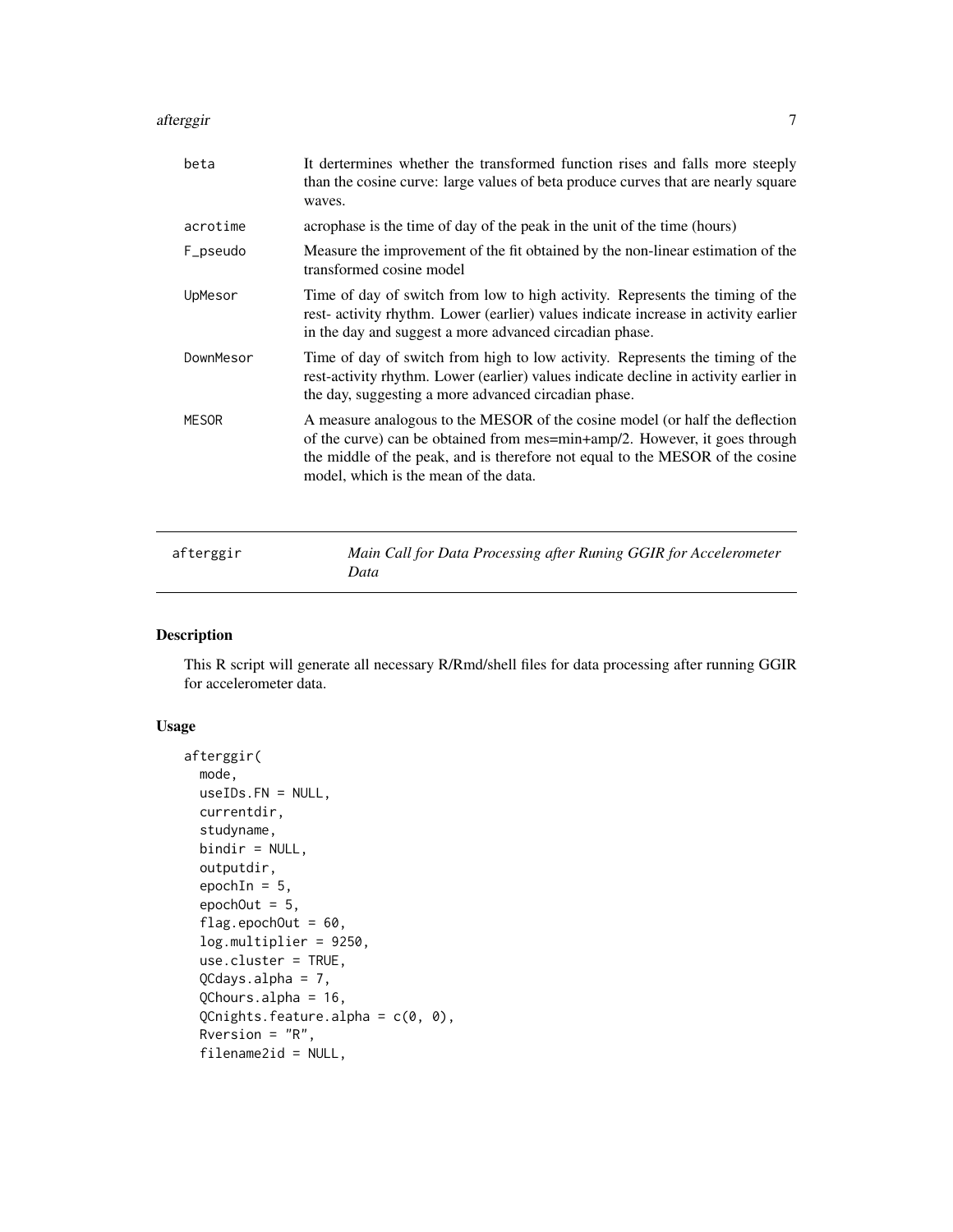```
PA.threshold = c(50, 100, 400),
desiredtz = "US/Eastern",
RemoveDaySleeper = FALSE,
part5FN = "WW_L50M100V400_T5A5",
NfileEachBundle = 20,
trace = FALSE
```

```
\mathcal{L}
```

| mode           | number Specify which of the five parts need to be run, e.g. mode $= 0$ makes that<br>all R/Rmd/sh files are generated for other parts. When mode $= 1$ , all csv files<br>in the GGIR output directory were read, transformed and then merged. When<br>$mode = 2$ , the GGIR output files were checked and summarized in one excel<br>sheet. When mode $=$ 3, the merged data was cleaned according to the number of<br>valid hours on each night and the number of valid days for each subject. When<br>$mode = 4$ , the cleaned data was imputed. |
|----------------|-----------------------------------------------------------------------------------------------------------------------------------------------------------------------------------------------------------------------------------------------------------------------------------------------------------------------------------------------------------------------------------------------------------------------------------------------------------------------------------------------------------------------------------------------------|
| useIDs.FN      | character Filename with or without directory for sample information in CSV<br>format, which including "filename" and "duplicate" in the headlines at least. If<br>duplicate="remove", the accelerometer files will not be used in the data analysis<br>of part 5-7. Defaut is NULL, which makes all accelerometer files will be used<br>in part $5-7$ .                                                                                                                                                                                             |
| currentdir     | character Directory where the output needs to be stored. Note that this direc-<br>tory must exist.                                                                                                                                                                                                                                                                                                                                                                                                                                                  |
| studyname      | character Specify the study name that used in the output file names                                                                                                                                                                                                                                                                                                                                                                                                                                                                                 |
| bindir         | character Directory where the accelerometer files are stored or list                                                                                                                                                                                                                                                                                                                                                                                                                                                                                |
| outputdir      | character Directory where the GGIR output was stored.                                                                                                                                                                                                                                                                                                                                                                                                                                                                                               |
| epochIn        | number Epoch size to which acceleration was averaged (seconds) in GGIR out-<br>put. Defaut is 5 seconds.                                                                                                                                                                                                                                                                                                                                                                                                                                            |
| epoch0ut       | number Epoch size to which acceleration was averaged (seconds) in part1. De-<br>faut is 5 seconds.                                                                                                                                                                                                                                                                                                                                                                                                                                                  |
| flag.epochOut  | number Epoch size to which acceleration was averaged (seconds) in part 3. De-<br>faut is 60 seconds.                                                                                                                                                                                                                                                                                                                                                                                                                                                |
| log.multiplier | number The coefficient used in the log transformation of the ENMO data, i.e.<br>$log($ log( log.multiplier $*$ ENMO + 1), which have been used in part 5-7. Defaut is<br>9250.                                                                                                                                                                                                                                                                                                                                                                      |
| use.cluster    | logical Specify if part1 will be done by parallel computing. Default is TRUE,<br>and the CSV file in GGIR output will be merged for every 20 files first, and then<br>combined for all.                                                                                                                                                                                                                                                                                                                                                             |
| QCdays.alpha   | number Minimum required number of valid days in subject specific analysis as<br>a quality control step in part2. Default is 7 days.                                                                                                                                                                                                                                                                                                                                                                                                                 |
| QChours.alpha  | number Minimum required number of valid hours in day specific analysis as a<br>quality control step in part2. Default is 16 hours.                                                                                                                                                                                                                                                                                                                                                                                                                  |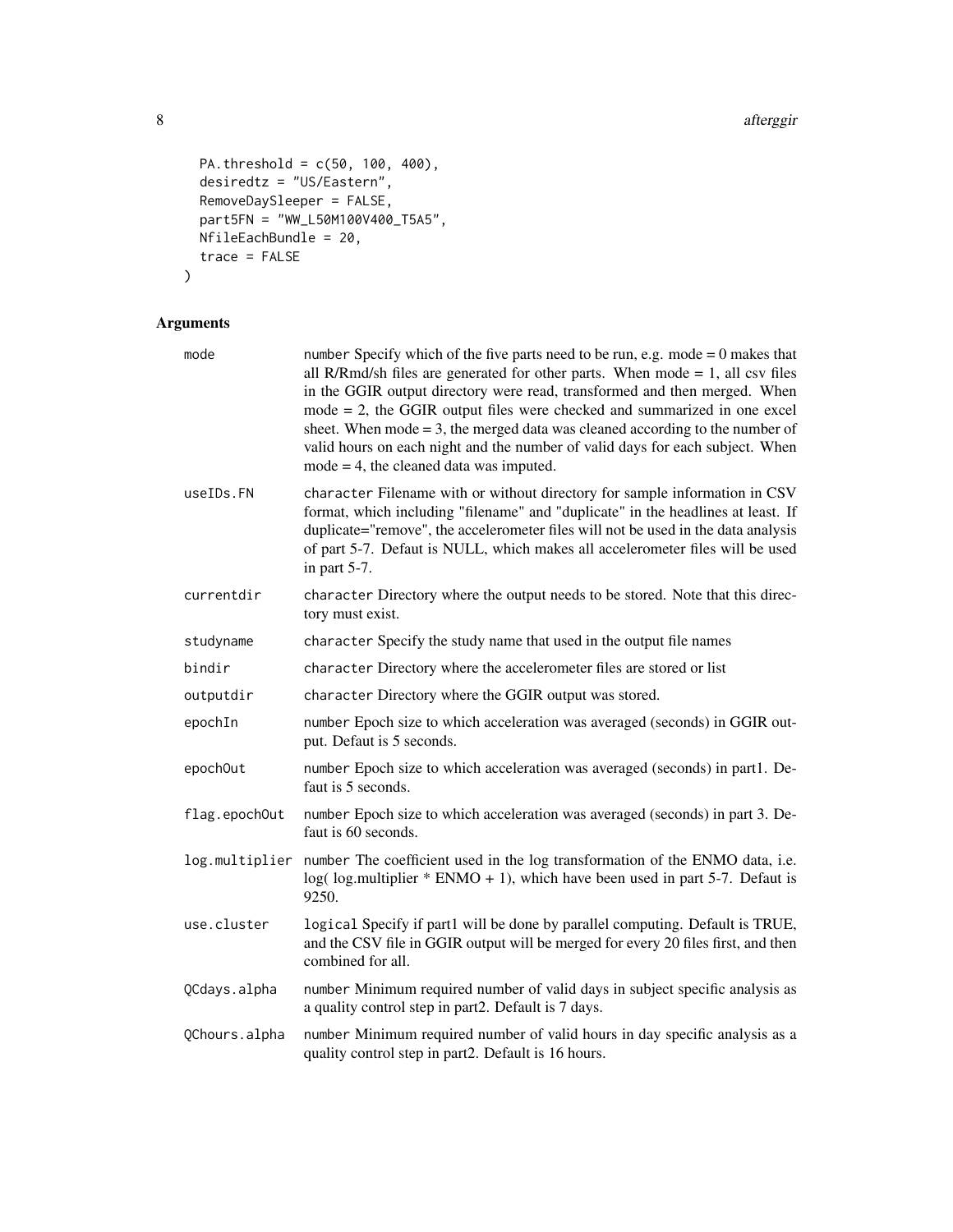#### <span id="page-8-0"></span>bin\_data2 9

| QCnights.feature.alpha |                                                                                                                                                                                                                                                   |  |
|------------------------|---------------------------------------------------------------------------------------------------------------------------------------------------------------------------------------------------------------------------------------------------|--|
|                        | number Minimum required number of valid nights in day specific mean and SD<br>analysis as a quality control step in the JIVE analysis. Default is $c(0,0)$ , i.e. no<br>additional data cleaning in this step.                                    |  |
| Rversion               | character R version, eg. "R/3.6.3". Default is "R".                                                                                                                                                                                               |  |
| filename2id            | R function User defined function for converting filename to sample IDs. De-<br>fault is NULL.                                                                                                                                                     |  |
| PA.threshold           | number Threshold for light, moderate and vigorous physical activity. Default is<br>$c(50,100,400)$ .                                                                                                                                              |  |
| desiredtz              | charcter desired timezone: see also http://en.wikipedia.org/wiki/Zone.tab. Used<br>in g.inspectfile(). Default is "US/Eastern". Used in g.inspectfile() function to in-<br>spect acceleromether file for brand, sample frequency in part 2.       |  |
| RemoveDaySleeper       |                                                                                                                                                                                                                                                   |  |
|                        | logical Specify if the daysleeper nights are removed from the calculation of<br>number of valid days for each subject. Default is FALSE.                                                                                                          |  |
| part5FN                | character Specify which output is used in the GGIR part5 results. Defaut is<br>"WW_L50M100V400_T5A5", which means that part5_daysummary_WW_L50M100V400_T5A5.csv<br>and part5_personsummary_WW_L50M100V400_T5A5.csv are used in the anal-<br>ysis. |  |
| NfileEachBundle        |                                                                                                                                                                                                                                                   |  |
|                        | number Number of files in each bundle when the csv data were read and pro-<br>cessed in a cluster. Default is 20.                                                                                                                                 |  |
| trace                  | logical Specify if the intermediate results is printed when the function was<br>executed. Default is FALSE.                                                                                                                                       |  |

#### Value

See postGGIR manual for details.

bin\_data2 *Bin data into longer windows*

#### Description

Bin minute level data into different time resolutions

#### Usage

```
bin_data2(x = x, window = 1, method = c("average", "sum"))
```

| X      | vector of activity data.                                                                                            |
|--------|---------------------------------------------------------------------------------------------------------------------|
| window | window size used to bin the original 1440 dimensional data into. Window size<br>should be an integer factor of 1440 |
| method | character of "sum" or "average", function used to bin the data                                                      |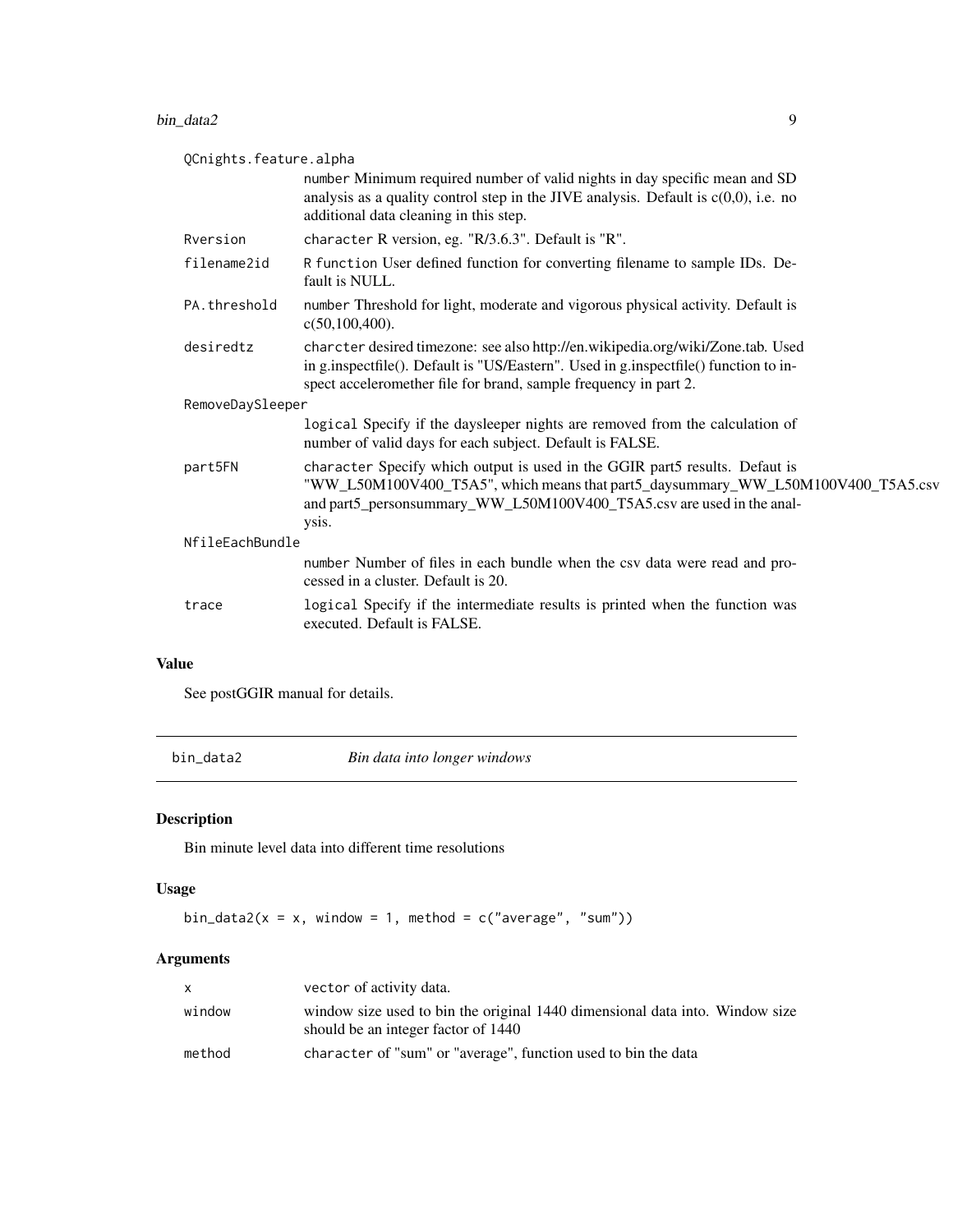#### <span id="page-9-0"></span>Value

a vector of binned data

create.postGGIR *Create a template shell script of postGGIR*

#### Description

Create a template shell script of postGGIR, named as STUDYNAME\_part0.maincall.R.

#### Usage

```
create.postGGIR()
```
#### Value

The function will create a template shell script of postGGIR in the current directory, names as STUDYNAME\_part0.maincall.R

data.imputation *Data imputation for the cleaned data with annotation*

#### Description

Data imputation for the merged ENMO data with annotation. The missing values were imputated by the average ENMO over all the valid days for each subject.

#### Usage

```
data.imputation(workdir, csvInput)
```

| workdir  | character Directory where the output needs to be stored. Note that this direc-<br>tory must exist.                                                                                                                                                                                                                                                                |
|----------|-------------------------------------------------------------------------------------------------------------------------------------------------------------------------------------------------------------------------------------------------------------------------------------------------------------------------------------------------------------------|
| csvInput | character File name with or without directory for sample information in CSV<br>format. The ENMO data will be read through read.csv(csvInput,header=1) com-<br>mand, and the missing values were imputated by the average ENMO over all<br>the valid days for each subject at each time point. In this package, csvInput =<br>flag All studyname ENMO.data.Xs.csv. |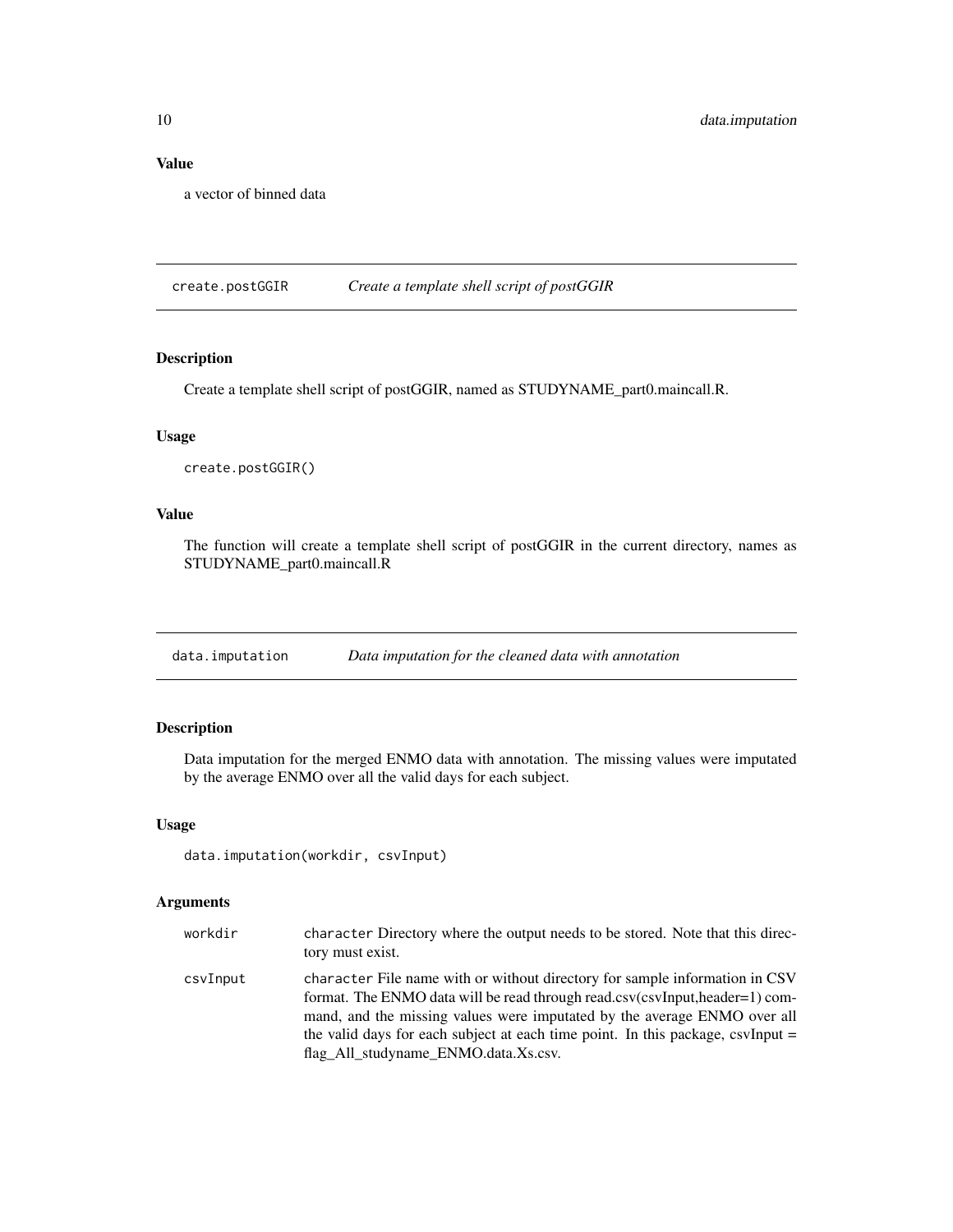#### data.imputation 11

#### Value

Files were written to the specified sub-directory, named as impu.flag\_All\_studyname\_ENMO.data.Xs.csv, which Xs is the epoch size to which acceleration was averaged (seconds) in GGIR output. This excel file includs the following columns,

| filename        | accelerometer file name                                                                                                                                             |
|-----------------|---------------------------------------------------------------------------------------------------------------------------------------------------------------------|
| Date            | date recored from the GGIR part2.summary file                                                                                                                       |
| id              | IDs recored from the GGIR part2.summary file                                                                                                                        |
| calender_date   | date in the format of yyyy-mm-dd                                                                                                                                    |
| N.valid.hours   | number of hours with valid data recored from the part2_daysummary.csv file in<br>the GGIR output                                                                    |
| N.hours         | number of hours of measurement recored from the part2_daysummary.csv file<br>in the GGIR output                                                                     |
| weekday         | day of the week-Day of the week                                                                                                                                     |
| measurementday  |                                                                                                                                                                     |
|                 | day of measurement-Day number relative to start of the measurement                                                                                                  |
| newID           | new IDs defined as the user-defined function of filename2id(), e.g. substrings of<br>the filename                                                                   |
| Nmiss_c9_c31    | number of NAs from the 9th to 31th column in the part2_daysummary.csv file<br>in the GGIR output                                                                    |
| missing         | "M" indicates missing for an invalid day, and "C" indicates completeness for a<br>valid day                                                                         |
| Ndays           | number of days of measurement                                                                                                                                       |
| ith_day         | rank of the measurementday, for example, the value is 1,2,3,4,-3,-2,-1 for mea-<br>surementday = $1,,7$                                                             |
| Nmiss           | number of missing (invalid) days                                                                                                                                    |
| <b>Nnonmiss</b> | number of non-missing (valid) days                                                                                                                                  |
| misspattern     | indicators of missing/nonmissing for all measurement days at the subject level                                                                                      |
| RowNonWear      | number of columnns in the non-wearing matrix                                                                                                                        |
| NonWearMin      | number of minutes of non-wearing                                                                                                                                    |
| daysleeper      | If 0 then the person is a nightsleeper (sleep period did not overlap with noon) if<br>value=1 then the person is a daysleeper (sleep period did overlap with noon). |
| remove16h7day   | indicator of a key qulity control output. If remove16h7day=1, the day need to<br>be removed. If remove16h7day=0, the day need to be kept.                           |
| duplicate       | If duplicate="remove", the accelerometer files will not be used in the data anal-<br>ysis of part5.                                                                 |
| ImpuMiss.b      | number of missing values on the ENMO data before imputation                                                                                                         |
| ImpuMiss.a      | number of missing values on the ENMO data after imputation                                                                                                          |
| <b>KEEP</b>     | The value is "keep"/"remove", e.g. KEEP="remove" if remove16h7day=1 or<br>duplicate="remove" or ImpuMiss.a>0                                                        |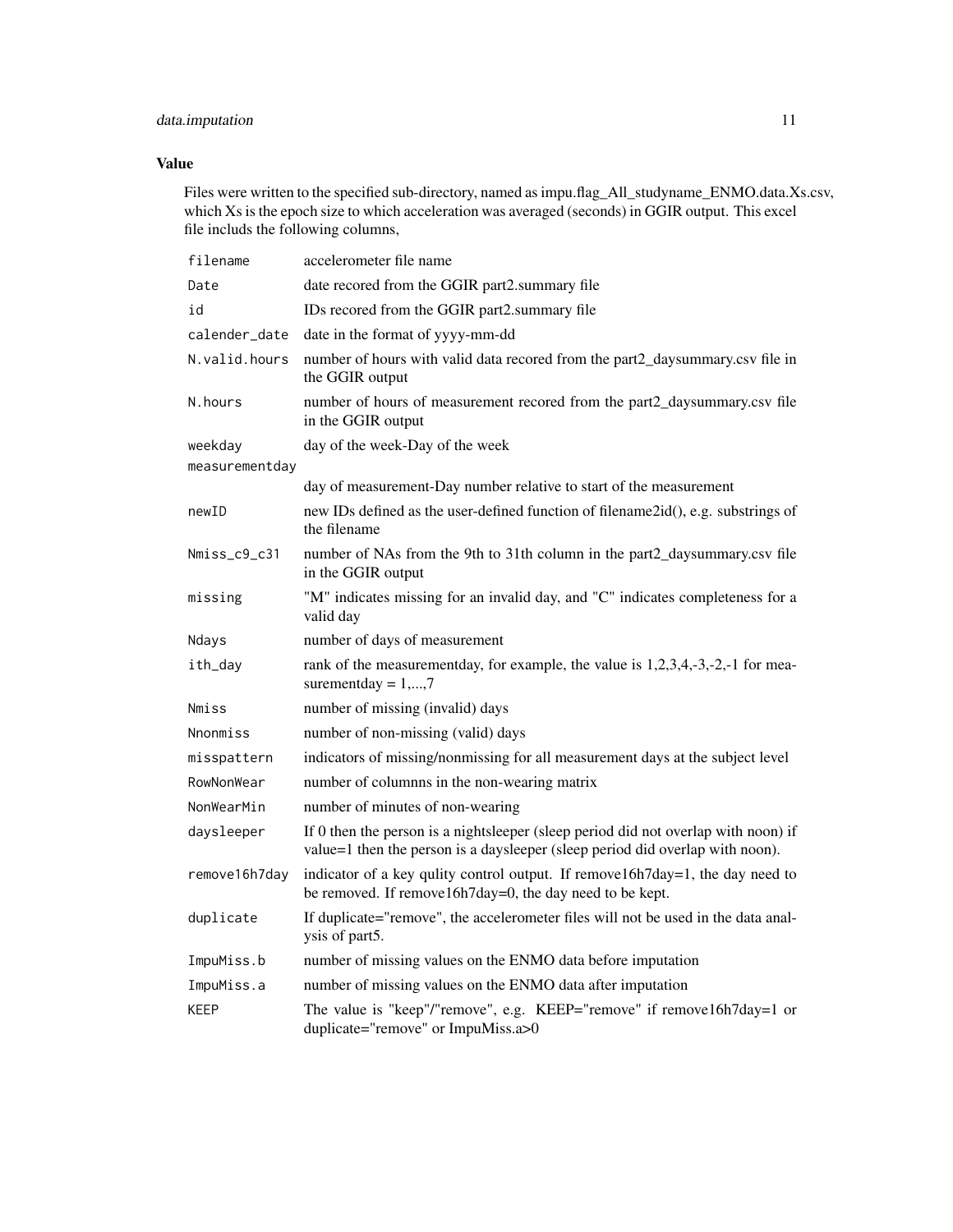<span id="page-11-0"></span>

Annotating the merged ENMO/ANGLEZ data by adding some descriptive variables such as number of valid days and missing pattern.

#### Usage

```
DataShrink(
  studyname,
  outputdir,
  workdir,
  QCdays.alpha = 7,
  QChours.alpha = 16,
  summaryFN = "../summary/part24daysummary.info.csv",
  epochIn = 5,
  epochOut = 60,useIDs.FN = NULL,
  RemoveDaySleeper = FALSE,
  trace = FALSE,
  Step = 1)
```

| studyname     | character Specify the study name that used in the output file names                                                                                                                                                              |
|---------------|----------------------------------------------------------------------------------------------------------------------------------------------------------------------------------------------------------------------------------|
| outputdir     | character Directory where the GGIR output was stored.                                                                                                                                                                            |
| workdir       | character Directory where the output needs to be stored. Note that this direc-<br>tory must exist.                                                                                                                               |
| QCdays.alpha  | number Minimum required number of valid days in subject specific analysis as<br>a quality control step in part2. Default is 7 days.                                                                                              |
| QChours.alpha | number Minimum required number of valid hours in day specific analysis as a<br>quality control step in part 2. Default is 16 hours.                                                                                              |
| summaryFN     | character Filename with or without directory for sample information in CSV<br>format, which includes summary description of each accelerometer file. Some<br>description will be extracted and merged into the ENMO/ANGLEZ data. |
| epochIn       | number Epoch size to which acceleration was averaged (seconds) in GGIR out-<br>put. Defaut is 5 seconds.                                                                                                                         |
| epoch0ut      | number Epoch size to which acceleration was averaged (seconds) in part1. De-<br>faut is 60 seconds.                                                                                                                              |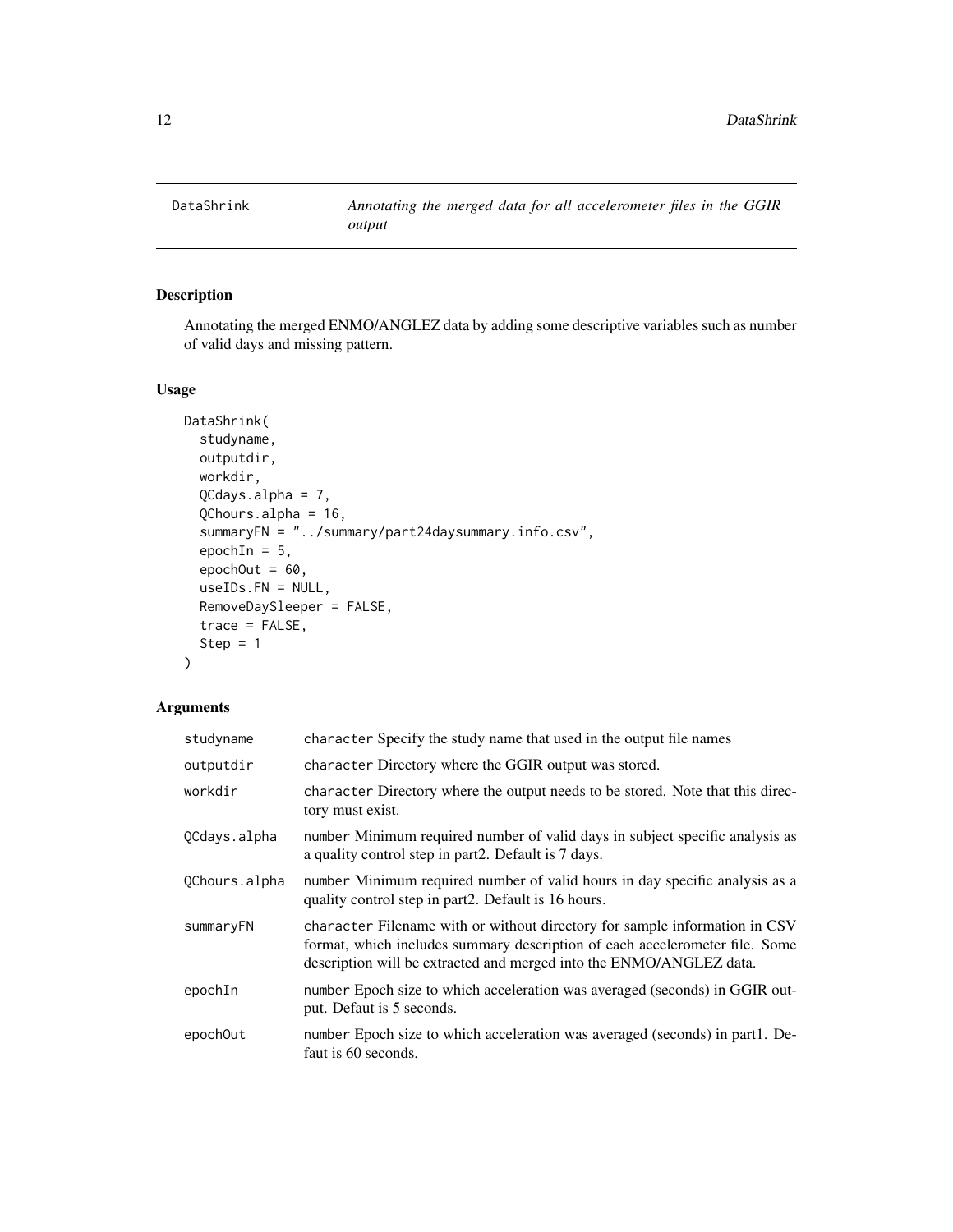#### DataShrink 13

| useIDs.FN        | character Filename with or without directory for sample information in CSV<br>format, which inclues "filename" and "duplicate" in the headlines at least. If<br>duplicate="remove", the accelerometer files will not be used in the data analysis<br>of part 5-7. Defaut is NULL, which makes all accelerometer files will be used<br>in part $5-7$ . |  |
|------------------|-------------------------------------------------------------------------------------------------------------------------------------------------------------------------------------------------------------------------------------------------------------------------------------------------------------------------------------------------------|--|
| RemoveDaySleeper |                                                                                                                                                                                                                                                                                                                                                       |  |
|                  | logical Specify if the days leeper nights are removed from the calculation of<br>number of valid days for each subject. Default is FALSE.                                                                                                                                                                                                             |  |
| trace            | logical Specify if the intermediate results is printed when the function was<br>executed. Default is FALSE.                                                                                                                                                                                                                                           |  |
| Step             | number Specify which of the varaible need to be cleaned. For example, Step =<br>1 for the "anglez" variable, and $Step = 2$ for the "enmo" variable.                                                                                                                                                                                                  |  |

#### Value

Files were written to the specified sub-directory, named as flag\_ALL\_studyname\_ENMO.data.Xs.csv and flag\_ALL\_studyname\_ANGLEZ.data.Xs.csv, which Xs is the epoch size to which acceleration was averaged (seconds) in GGIR output. This excel file includs the following columns,

| filename        | accelerometer file name                                                                                 |
|-----------------|---------------------------------------------------------------------------------------------------------|
| Date            | date recored from the GGIR part2.summary file                                                           |
| id              | IDs recored from the GGIR part2.summary file                                                            |
| calender_date   | date in the format of yyyy-mm-dd                                                                        |
| N. valid. hours | number of hours with valid data recored from the part2_daysummary.csv file in<br>the GGIR output        |
| N.hours         | number of hours of measurement recored from the part2_daysummary.csv file<br>in the GGIR output         |
| weekday         | day of the week-Day of the week                                                                         |
| measurementday  |                                                                                                         |
|                 | day of measurement-Day number relative to start of the measurement                                      |
| newID           | new IDs defined as the user-defined function of filename2id(), e.g. substrings of<br>the filename       |
| Nmiss_c9_c31    | number of NAs from the 9th to 31th column in the part2_daysummary.csv file<br>in the GGIR output        |
| missing         | "M" indicates missing for an invalid day, and "C" indicates completeness for a<br>valid day             |
| Ndays           | number of days of measurement                                                                           |
| ith_day         | rank of the measurementday, for example, the value is 1,2,3,4,-3,-2,-1 for mea-<br>surementday = $1,,7$ |
| <b>Nmiss</b>    | number of missing (invalid) days                                                                        |
| Nnonmiss        | number of non-missing (valid) days                                                                      |
| misspattern     | indicators of missing/nonmissing for all measurement days at the subject level                          |
| RowNonWear      | number of columnns in the non-wearing matrix                                                            |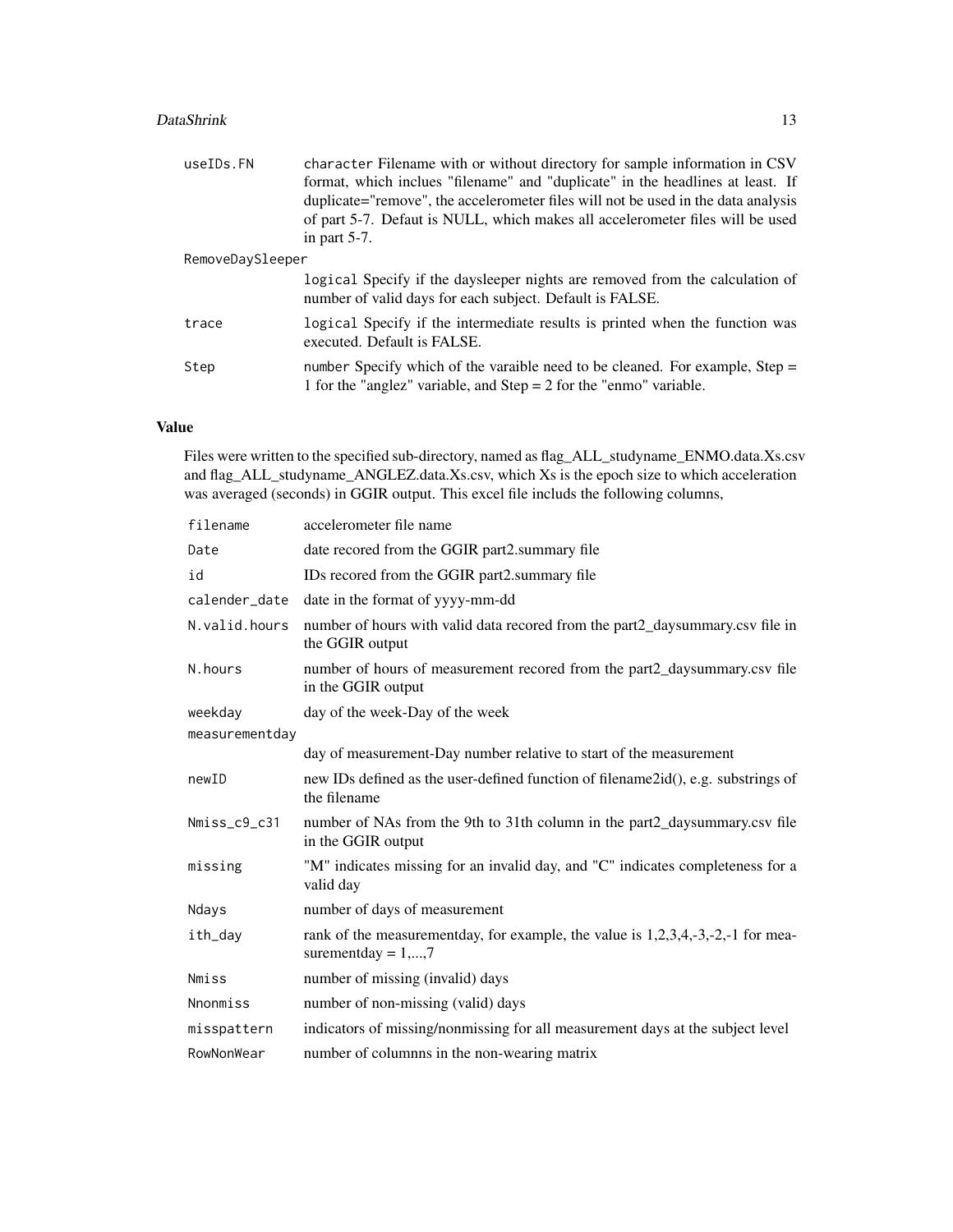<span id="page-13-0"></span>

| NonWearMin    | number of minutes of non-wearing                                                                                                                                    |
|---------------|---------------------------------------------------------------------------------------------------------------------------------------------------------------------|
| Nvalid.day    | number of valid days with/without removing days leeper nights; It is equal to<br>Nnonmiss when RemoveDaySleeper=FALSE.                                              |
| daysleeper    | If 0 then the person is a nightsleeper (sleep period did not overlap with noon) if<br>value=1 then the person is a daysleeper (sleep period did overlap with noon). |
| remove16h7day | indicator of a key quilty control output. If remove $16h7day=1$ , the day need to<br>be removed. If remove $16h7day=0$ , the day need to be kept.                   |
| duplicate     | If duplicate="remove", the accelerometer files will not be used in the data anal-<br>ysis of part5-7.                                                               |

| fragmentation2 | <b>Fragmentation Metrics</b> |  |
|----------------|------------------------------|--|
|----------------|------------------------------|--|

Fragmentation methods to study the transition between two states, e.g. sedentary v.s. active.

#### Usage

```
fragmentation2(
  x,
 w,
  thresh,
 bout.length = 1,
 metrics = c("mean_bout", "TP", "Gini", "power", "hazard", "all")
)
```
#### Arguments

| $\mathsf{x}$ | integer vector of activity data.                                                                                                     |
|--------------|--------------------------------------------------------------------------------------------------------------------------------------|
| W            | vector of wear flag data with same dimension as x.                                                                                   |
| thresh       | threshold to binarize the data.                                                                                                      |
| bout.length  | minimum duration of defining an active bout; defaults to 1.                                                                          |
| metrics      | What is the fragmentation metrics to exract. Can be "mean_bout", "TP", "Gini", "power", "hazard", or<br>all the above metrics "all". |

#### Details

Metrics include mean\_bout (mean bout duration), TP (between states transition probability), Gini (gini index), power (alapha parameter for power law distribution) hazard (average hazard function)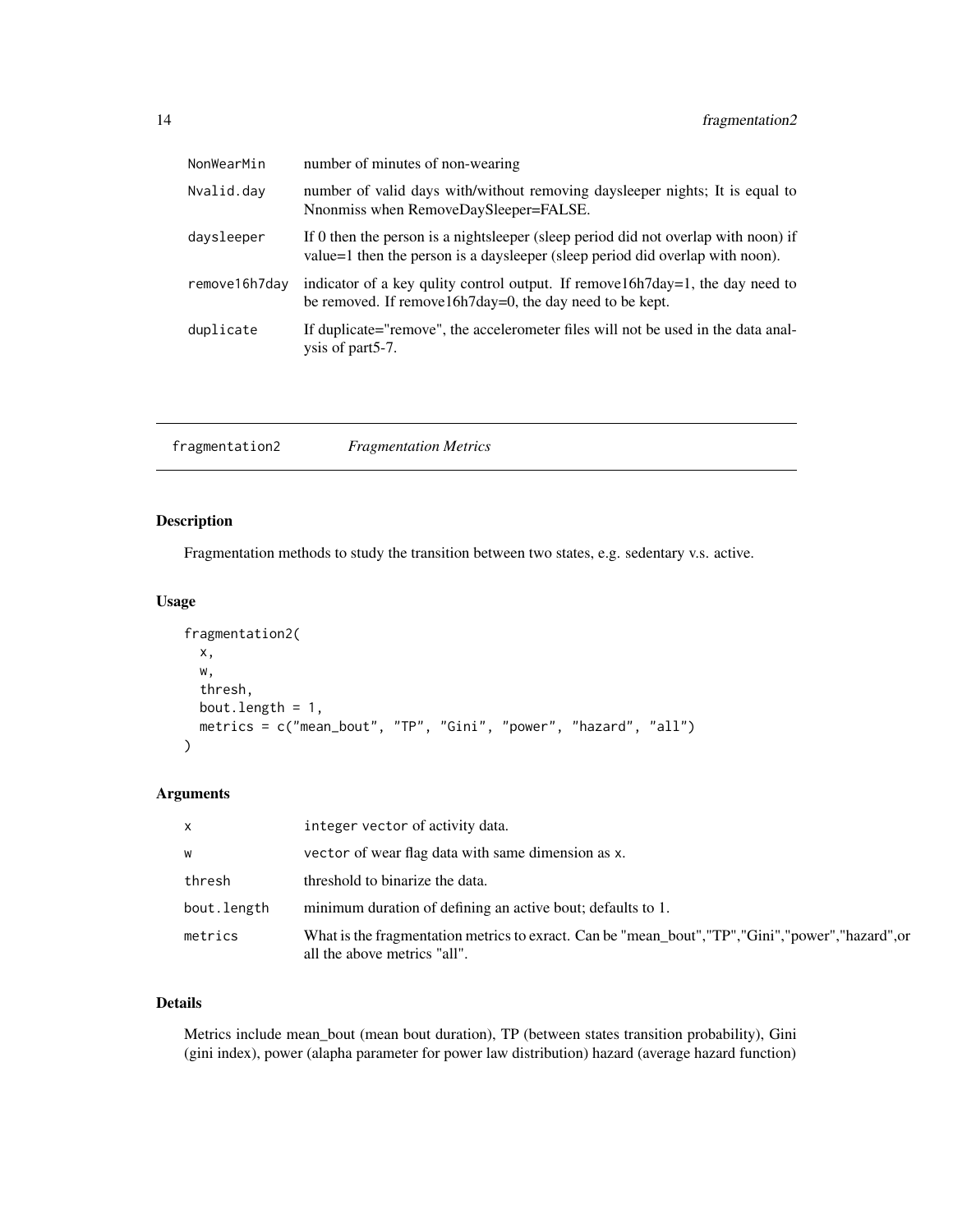#### <span id="page-14-0"></span>Value

A list with elements

| mean_r      | mean sedentary bout duration                |
|-------------|---------------------------------------------|
| $mean_a$    | mean active bout duration                   |
| SATP        | sedentary to active transition probability  |
| <b>ASTP</b> | bactive to sedentary transition probability |
| $Gini_r$    | Gini index for active bout                  |
| $Gini_a$    | Gini index for sedentary bout               |
| h r         | hazard function for sedentary bout          |
| h_a         | hazard function for active bout             |
| alpha_r     | power law parameter for sedentary bout      |
| alpha_a     | power law parameter for active bout         |

#### References

Junrui Di, Andrew Leroux, Jacek Urbanek, Ravi Varadhan, Adam P. Spira, Jennifer Schrack, Vadim Zipunnikov. Patterns of sedentary and active time accumulation are associated with mortality in US adults: The NHANES study. bioRxiv 182337; doi: https://doi.org/10.1101/182337

fragmentation\_long2 *Fragmentation Metrics for Whole Dataset*

#### Description

Fragmentation methods to study the transition between two states, e.g. sedentary v.s. active.This function is a whole dataset wrapper for fragmentation

#### Usage

```
fragmentation_long2(
  count.data,
 weartime,
 thresh,
 bout.length = 1,
 metrics = c("mean_bout", "TP", "Gini", "power", "hazard", "all"),
 by = c("day", "subject")\mathcal{E}
```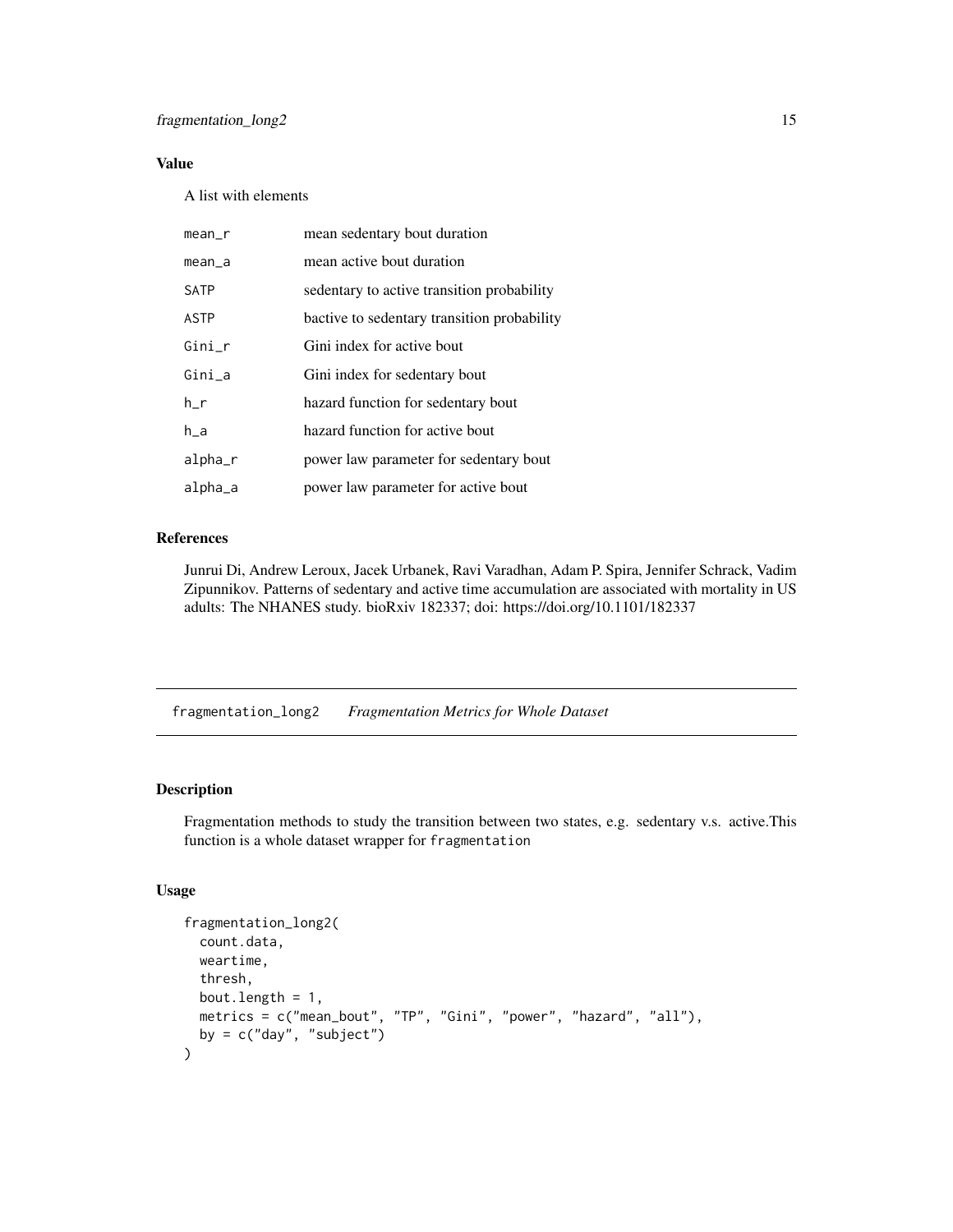| count.data  | data. Frame of dimension $n*1442$ containing the 1440 minutes of activity data<br>for all n subject days. The first two columns have to be ID and Day. ID can be<br>either character or numeric. Day has to be numeric indicating the sequency<br>of days within each subject. |
|-------------|--------------------------------------------------------------------------------------------------------------------------------------------------------------------------------------------------------------------------------------------------------------------------------|
| weartime    | data. frame with dimension of count, data. The first two columns have to be<br>ID and Day. ID can be either character or numeric. Day has to be numeric<br>indicating the sequencey of days within each subject.                                                               |
| thresh      | threshold to define the two states.                                                                                                                                                                                                                                            |
| bout.length | minimum duration of defining an active bout; defaults to 1.                                                                                                                                                                                                                    |
| metrics     | What is the fragmentation metrics to exract. Can be "mean_bout","TP","Gini","power","hazard",or<br>all the above metrics "all".                                                                                                                                                |
| by          | Determine whether fragmentation is calcualted by day or by subjects (i.e. ag-<br>gregate bouts across days). by-subject is recommended to gain more power.                                                                                                                     |

#### Details

Metrics include mean\_bout (mean bout duration), TP (between states transition probability), Gini (gini index), power (alapha parameter for power law distribution) hazard (average hazard function)

#### Value

A dataframe with some of the following columns

| ID          | identifier of the person                                             |
|-------------|----------------------------------------------------------------------|
| Day         | numeric vector indicating the sequencey of days within each subject. |
| mean_r      | mean sedentary bout duration                                         |
| mean_a      | mean active bout duration                                            |
| <b>SATP</b> | sedentary to active transition probability                           |
| ASTP        | bactive to sedentary transition probability                          |
| Gini_r      | Gini index for active bout                                           |
| $Gini_a$    | Gini index for sedentary bout                                        |
| h r         | hazard function for sedentary bout                                   |
| $h_a$       | hazard function for active bout                                      |
| alpha_r     | power law parameter for sedentary bout                               |
| alpha_a     | power law parameter for active bout                                  |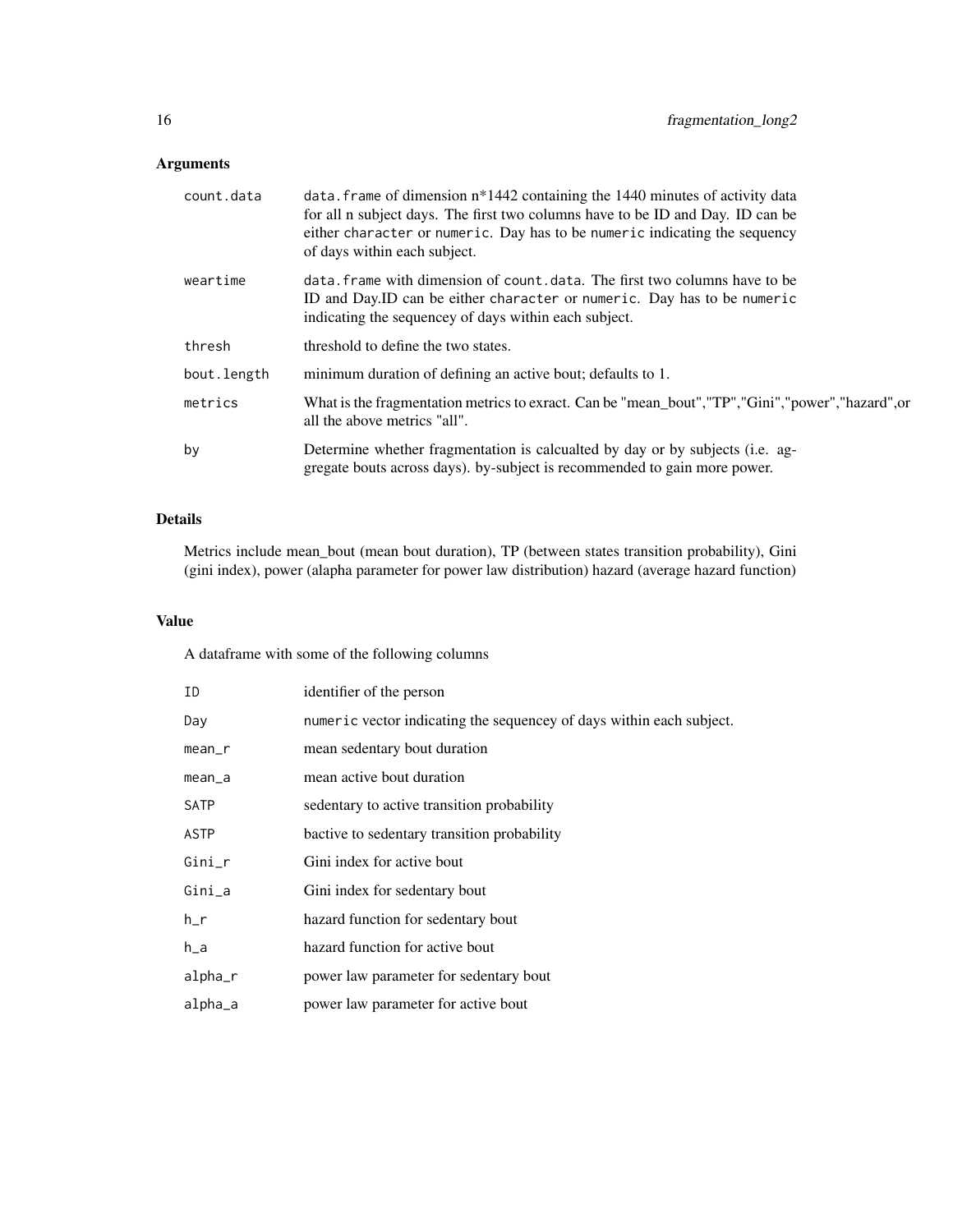<span id="page-16-0"></span>ggir.datatransform *Transform the data and merge all accelerometer files in the GGIR output*

#### Description

An accelerometer file was transformed into wide data matrix, in which the rows represent available days and the columns including all timestamps for 24 hours. Further, the wide data was merged together.

#### Usage

```
ggir.datatransform(
  outputdir,
  subdir,
  studyname,
  numericID = FALSE,
  sortByid = "newID",
  f0 = 1,
  f1 = 1e+06,
  epochIn = 5,
  epochOut = 600,mergeVar = 1
)
```

| outputdir | character Directory where the GGIR output was stored.                                                                                                              |
|-----------|--------------------------------------------------------------------------------------------------------------------------------------------------------------------|
| subdir    | character Sub-directory where the summary output was stored under the cur-<br>rent directory. Defaut is "data".                                                    |
| studyname | character Specify the study name that used in the output file names                                                                                                |
| numericID | logical Specify if the ID is numeric when checking ID errors in part2. Default<br>is FALSE.                                                                        |
| sortByid  | character Specify the name of "ID" for each accelerometer file in the report of<br>part 5. The value could be "new ID", "id" and "filename". Defaut is "filename". |
| f0        | number File index to start with $(default = 1)$ . Index refers to the filenames sorted<br>in increasing order.                                                     |
| f1        | number File index to finish with. Note that file ends with the minimum of f1 and<br>the number of files available. Default $= 1000000$ .                           |
| epochIn   | number Epoch size to which acceleration was averaged (seconds) in GGIR out-<br>put. Defaut is 5 seconds.                                                           |
| epochOut  | number Epoch size to which acceleration was averaged (seconds) in part1. De-<br>faut is 600 seconds.                                                               |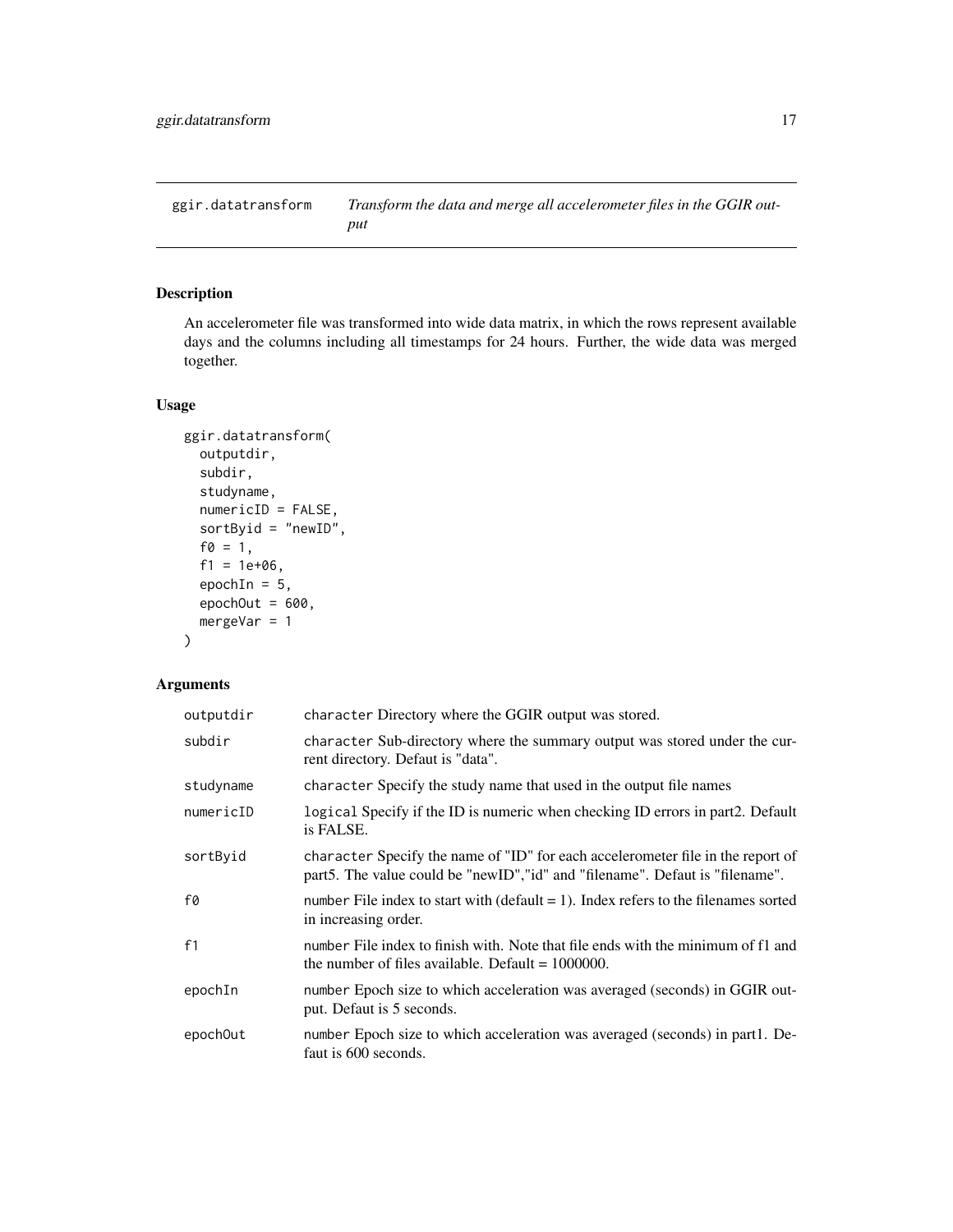<span id="page-17-0"></span>

| mergeVar | number Specify which of the varaible need to be processed and merged. For           |
|----------|-------------------------------------------------------------------------------------|
|          | example, mergeVar $= 1$ makes that the M\$metalong varialbes were read from         |
|          | R data on the directory of /meta/basic under GGIR ourput directory, which in-       |
|          | cludes "nonwearscore", "clippingscore", "lightmean", "lightpeak", "temperaturemean" |
|          | and "EN". When mergeVar $= 2$ , makes that the "enmo" and "anglez" variables        |
|          | were read from csy data on the directory of /meta/csy under GGIR ourput direc-      |
|          | tory.                                                                               |
|          |                                                                                     |

#### Value

| $mergeVar = 1$                     | Six files were written to the specified sub-directory as follows,                                                                                                                                                            |
|------------------------------------|------------------------------------------------------------------------------------------------------------------------------------------------------------------------------------------------------------------------------|
|                                    | nonwearscore_studyname_f0_f1_Xs.xlsx<br>Data matrix of nonwearscore, where f0 and f1 are the file index to start and finish<br>with and Xs is the epoch size to which acceleration was averaged (seconds) in<br>GGIR output. |
|                                    | clippingscore_studyname_f0_f1_Xs.xlsx<br>Data matrix of clippingscore                                                                                                                                                        |
|                                    | lightmean_studyname_f0_f1_Xs.xlsx<br>Data matrix of lightmean                                                                                                                                                                |
|                                    | lightpeak_studyname_f0_f1_Xs.xlsx<br>Data matrix of lightpeak                                                                                                                                                                |
|                                    | temperaturemean_studyname_f0_f1_Xs.xlsx<br>Data matrix of temperaturemean                                                                                                                                                    |
| EN_studyname_f0_f1_Xs.xlsx         | Data matrix of EN                                                                                                                                                                                                            |
| mergeVar = $2$                     | Two files were written to the specified sub-directory as follows,                                                                                                                                                            |
|                                    | studyname_ENMO.dataf0_f1_Xs.xlsx<br>Data matrix of ENMO, where f0 and f1 are the file index to start and finish with<br>and Xs is the epoch size to which acceleration was averaged (seconds) in GGIR<br>output.             |
| studyname_ANGLEZ.dataf0_f1_Xs.xlsx |                                                                                                                                                                                                                              |
|                                    | Data matrix of ANGLEZ                                                                                                                                                                                                        |

ggir.summary *Description of all accelerometer files in the GGIR output*

### Description

Description of all accelerometer files in the GGIR output and this script was executed when mode=2 in the main call.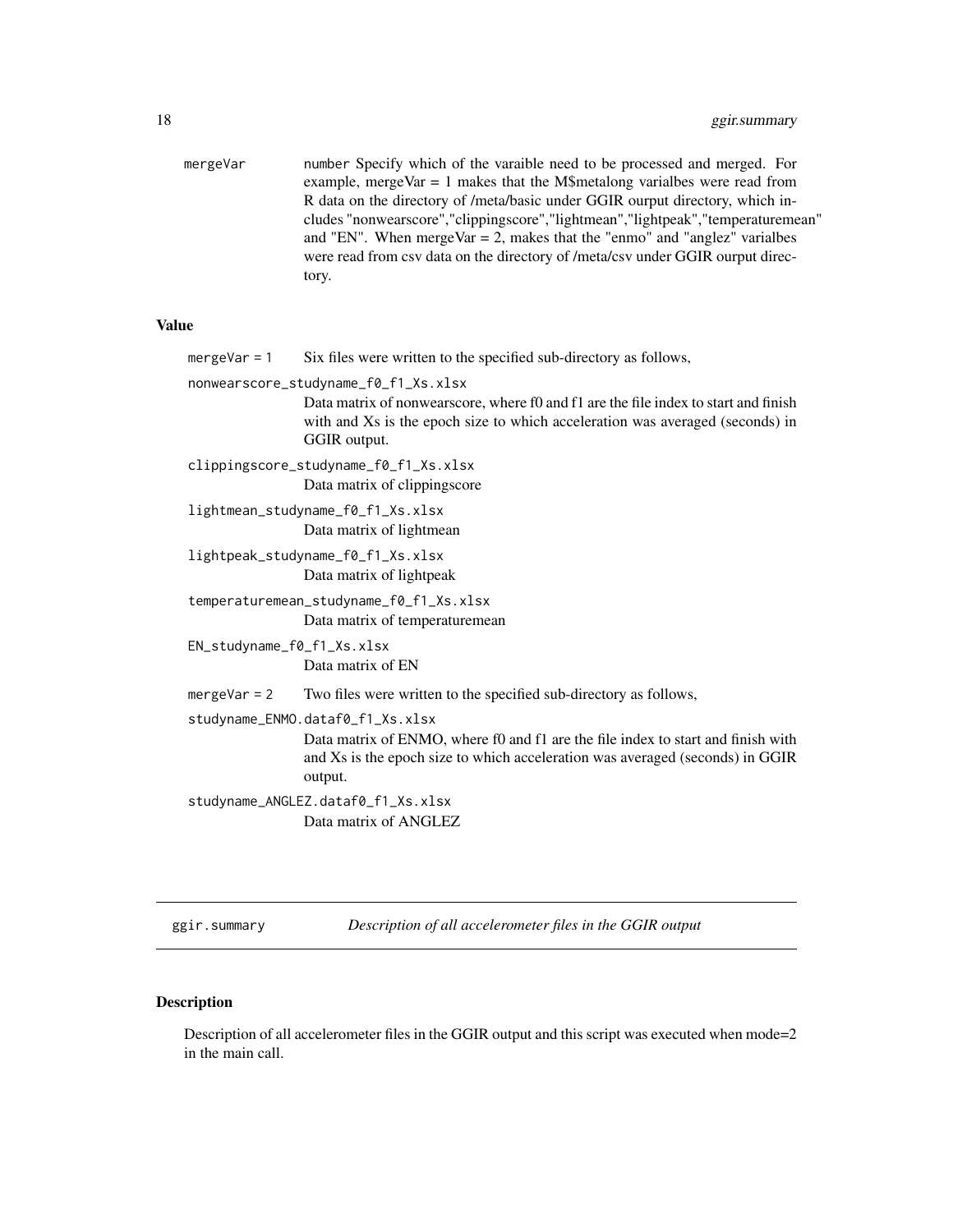#### ggir.summary 19

#### Usage

```
ggir.summary(
  bindir = NULL,
  outputdir,
  studyname,
  numericID = FALSE,
  sortByid = "filename",
  subdir = "summary",part5FN = "WW_L50M125V500_T5A5",
  QChours.alpha = 16,
  filename2id = NULL,
  desiredtz = "US/Eastern",
  trace = FALSE
\mathcal{L}
```
#### Arguments

| bindir        | character Directory where the accelerometer files are stored or list for the pur-<br>pose of extracting the bin file list. Default=NULL when it is not available and<br>therefore the bin file list is extracted from the /meta/basic folder of the GGIR<br>output. |
|---------------|---------------------------------------------------------------------------------------------------------------------------------------------------------------------------------------------------------------------------------------------------------------------|
| outputdir     | character Directory where the GGIR output was stored.                                                                                                                                                                                                               |
| studyname     | character Specify the study name that used in the output file names                                                                                                                                                                                                 |
| numericID     | logical Specify if the ID is numeric when checking ID errors in part2. Default<br>is FALSE.                                                                                                                                                                         |
| sortByid      | character Specify the name of "ID" for each accelerometer file in the report of<br>part2. The value could be "newID", "id" and "filename". Defaut is "filename".                                                                                                    |
| subdir        | character Sub-directory where the summary output was stored under the cur-<br>rent directory. Defaut is "summary".                                                                                                                                                  |
| part5FN       | character Specify which output is used in the GGIR part5 results. Defaut is<br>"WW_L50M125V500_T5A5", which means that part5_daysummary_WW_L50M125V500_T5A5.csv<br>and part5_personsummary_WW_L50M125V500_T5A5.csv are used in the anal-<br>ysis.                   |
| QChours.alpha | number Minimum required number of valid hours in day specific analysis as a<br>quality control step in part2. Default is 16 hours.                                                                                                                                  |
| filename2id   | R function User defined function for converting filename to sample IDs. De-<br>fault is NULL.                                                                                                                                                                       |
| desiredtz     | charcter desired timezone: see also http://en.wikipedia.org/wiki/Zone.tab. Used<br>in g.inspectfile(). Default is "US/Eastern".                                                                                                                                     |
| trace         | logical Specify if the intermediate results is printed when the function was<br>executed. Default is FALSE.                                                                                                                                                         |

#### Value

Four files were written to the specified sub-directory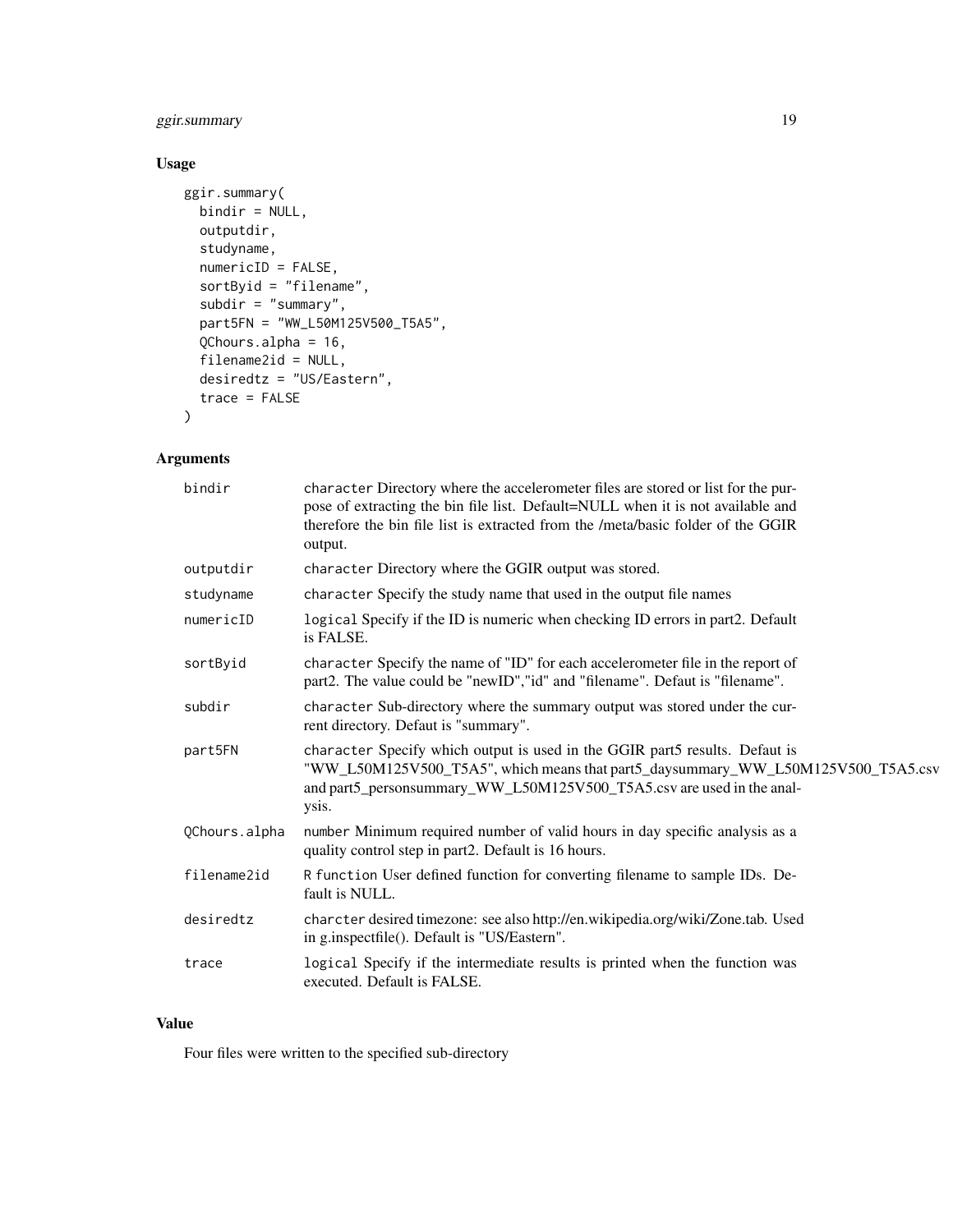<span id="page-19-0"></span>

| studyname_ggir_output_summary.xlsx |                           |                                                                                                                        |
|------------------------------------|---------------------------|------------------------------------------------------------------------------------------------------------------------|
|                                    |                           | This excel file includs 9 pages as follows,                                                                            |
|                                    | page 1                    | List of files in the GGIR output                                                                                       |
|                                    | page 2                    | Summary of files                                                                                                       |
|                                    | page 3                    | List of duplicate IDs                                                                                                  |
|                                    | page 4                    | ID errors                                                                                                              |
|                                    | page 5                    | Number of valid days                                                                                                   |
|                                    | page 6                    | Table of number of valid/missing days                                                                                  |
|                                    | page 7                    | Missing patten                                                                                                         |
|                                    | page 8                    | Frequency of the missing pattern                                                                                       |
|                                    | page 9                    | Description of all accelerometer files                                                                                 |
|                                    | page 10                   | Inspects accelerometer file for key information, including: monitor brand, sam-<br>ple frequency and file header       |
|                                    |                           | studyname_ggir_output_summary_plot.pdf                                                                                 |
|                                    |                           | Some plots such as the number of valid days, which were included in the part2a_studyname_postGGIR.rep<br>file as well. |
|                                    | part24daysummary.info.csv |                                                                                                                        |
|                                    |                           | Intermediate results for description of each accelerometer file.                                                       |
| studyname_samples_remove_temp.csv  |                           |                                                                                                                        |
|                                    |                           | Create studyname_samples_remove.csv file by filling "remove" in the "dupli-                                            |
|                                    |                           | cate" column in this template. If duplicate="remove", the accelerometer files                                          |
|                                    |                           | will not be used in the data analysis of part 5-7.                                                                     |
|                                    |                           |                                                                                                                        |
|                                    |                           |                                                                                                                        |

|  | ۱       |  |
|--|---------|--|
|  | ×<br>۰. |  |

**Interdaily Statbility** 

#### Description

This function calcualte interdaily stability, a nonparametric metric of circadian rhtymicity

#### Usage

 $IS2(x)$ 

#### Arguments

x data.frame of dimension ndays by p, where p is the dimension of the data.

#### References

Junrui Di et al. Joint and individual representation of domains of physical activity, sleep, and circadian rhythmicity. Statistics in Biosciences.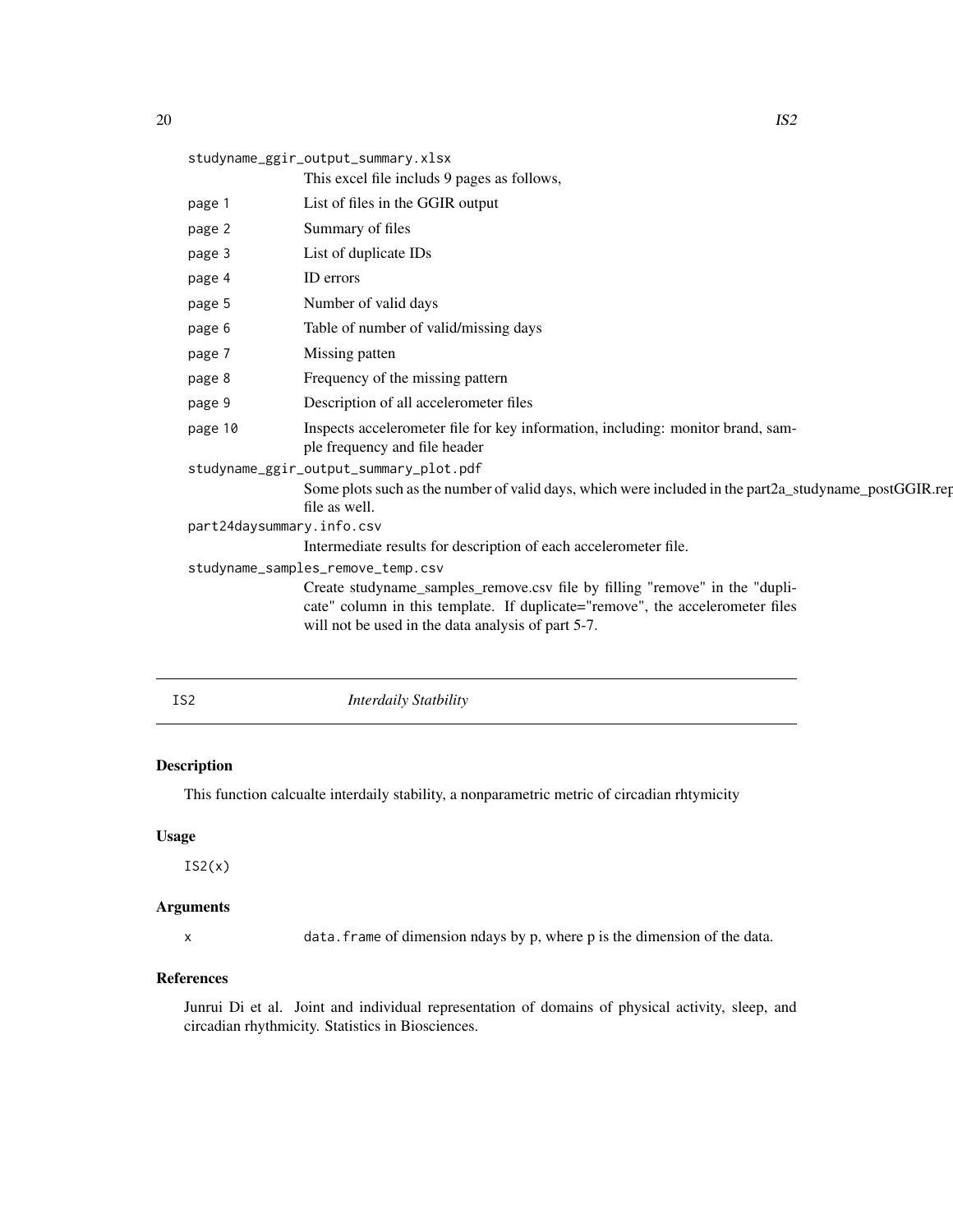<span id="page-20-0"></span>

This function calcualte interdaily stability, a nonparametric metric of circadian rhtymicity. This function is a whole dataset wrapper for IS

#### Usage

```
IS_long2(count.data, window = 1, method = c("average", "sum"))
```
#### Arguments

| count.data | data. Frame of dimension $n * (1440+2)$ containing the 1440 dimensional activ-<br>ity data for all n subject days. The first two columns have to be ID and Day.<br>ID can be either character or numeric. Day has to be numeric indicating the<br>sequency of days within each subject. |
|------------|-----------------------------------------------------------------------------------------------------------------------------------------------------------------------------------------------------------------------------------------------------------------------------------------|
| window     | an integer indicating what is the window to bin the data before the function<br>can be apply to the dataset. For details, see bin_data.                                                                                                                                                 |
| method     | character of "sum" or "average", function used to bin the data                                                                                                                                                                                                                          |

#### Value

A data.frame with the following 2 columns

| ΙD | ID |
|----|----|
| ΙS | IS |

#### References

Junrui Di et al. Joint and individual representation of domains of physical activity, sleep, and circadian rhythmicity. Statistics in Biosciences.

| IV2 | Intradaily Variability |  |
|-----|------------------------|--|
|     |                        |  |

#### Description

This function calcualte intradaily variability, a nonparametric metric reprsenting fragmentation of circadian rhtymicity

#### Usage

 $IV2(x)$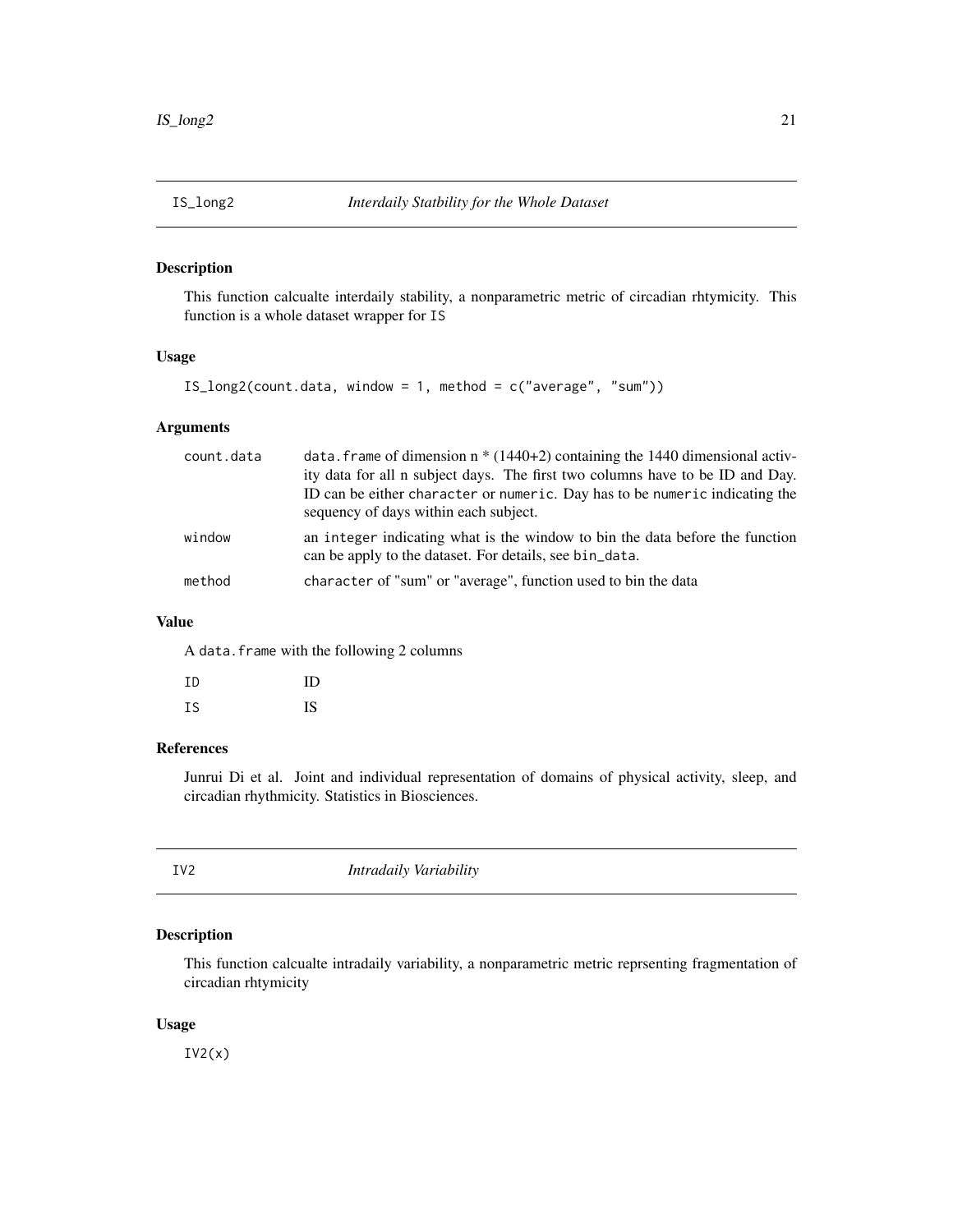<span id="page-21-0"></span>x vector of activity data

#### Value

IV

#### References

Junrui Di et al. Joint and individual representation of domains of physical activity, sleep, and circadian rhythmicity. Statistics in Biosciences.

IV\_long2 *Intradaily Variability for the Whole Dataset*

#### Description

This function calcualte intradaily variability, a nonparametric metric reprsenting fragmentation of circadian rhtymicity. This function is a whole dataset wrapper for IV.

#### Usage

```
IV\_long2(count.data, window = 1, method = c("average", "sum"))
```
#### Arguments

| count.data | data. Frame of dimension $n * (1440+2)$ containing the 1440 dimensional activ-<br>ity data for all n subject days. The first two columns have to be ID and Day.<br>ID can be either character or numeric. Day has to be numeric indicating the<br>sequency of days within each subject. |
|------------|-----------------------------------------------------------------------------------------------------------------------------------------------------------------------------------------------------------------------------------------------------------------------------------------|
| window     | an integer indicating what is the window to bin the data before the function<br>can be apply to the dataset. For details, see bin_data.                                                                                                                                                 |
| method     | character of "sum" or "average", function used to bin the data                                                                                                                                                                                                                          |

#### Value

A data.frame with the following 5 columns

| ΙD  | ID        |
|-----|-----------|
| Day | Day       |
| ΙV  | <b>IV</b> |

#### References

Junrui Di et al. Joint and individual representation of domains of physical activity, sleep, and circadian rhythmicity. Statistics in Biosciences.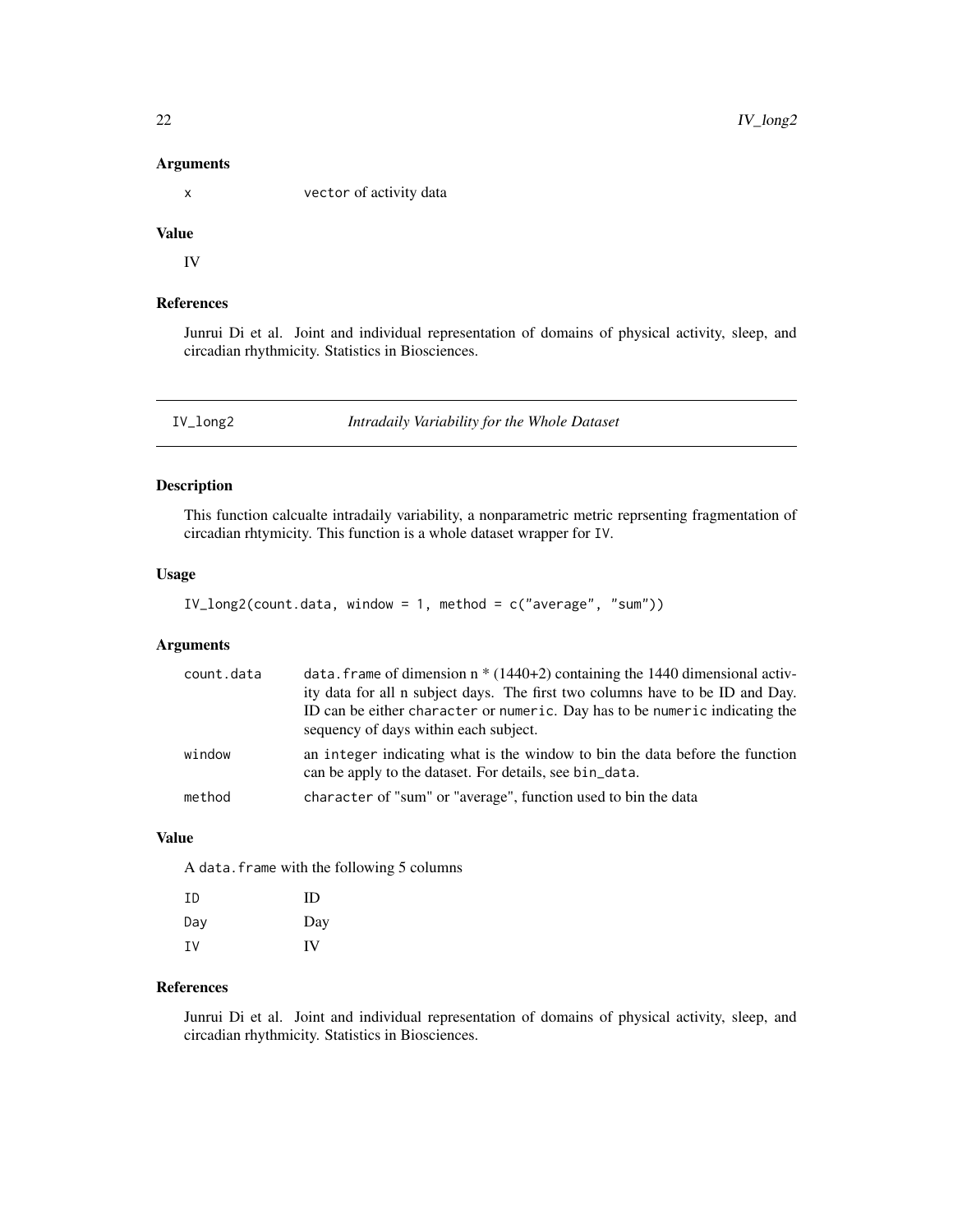<span id="page-22-0"></span>

Replace SVDmiss by SVDmiss2 in the function

#### Usage

jive.predict2(data.new, jive.output)

#### Arguments

| data.new    | data, new A list of two or more linked data matrices on which to estimate JIVE              |
|-------------|---------------------------------------------------------------------------------------------|
|             | scores. These matrices must have the same column dimension N, which is as-                  |
|             | sumed to be common.                                                                         |
| jive.output | jive. output An object of class "jive", with row dimensions matching those for<br>data.new. |

#### Details

See jive.predict(package:r.jive) for details.

#### Value

See r.jive:: jive.predict for details

PAfun *Timne Metrics for Whole Dataset*

#### Description

This function is a whole dataset wrapper for Time

#### Usage

```
PAfun(count.data, weartime, PA.threshold = c(50, 100, 400))
```

| count.data   | data. frame of dimension $n*1442$ containing the 1440 minute activity data for<br>all n subject days. The first two columns have to be ID and Day. |
|--------------|----------------------------------------------------------------------------------------------------------------------------------------------------|
| weartime     | data. frame with dimension of count. data. The first two columns have to be<br>ID and Day.                                                         |
| PA.threshold | threshold to calculate the time in minutes of sedentary, light, moderate and vig-<br>orous activity the data.                                      |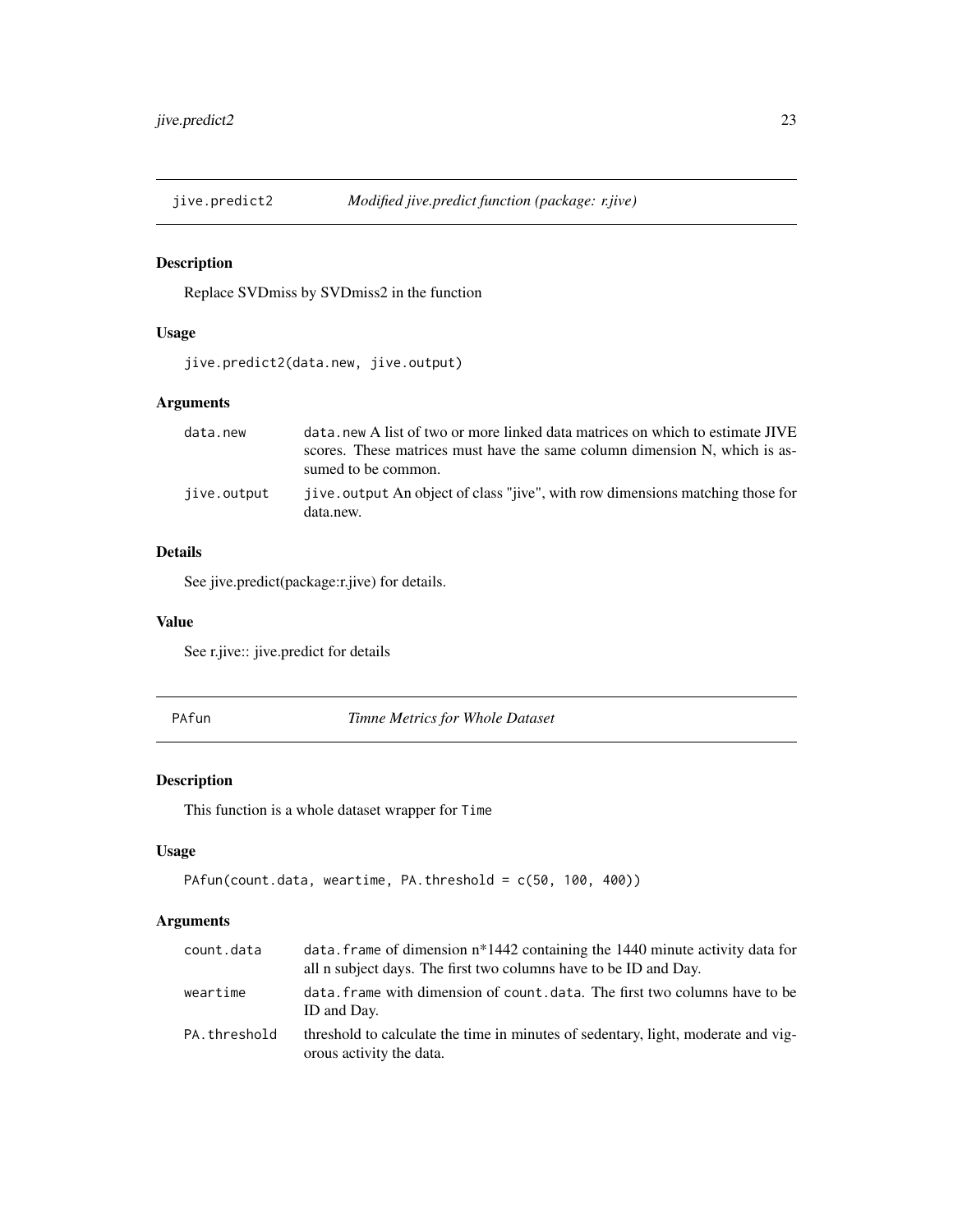#### <span id="page-23-0"></span>Value

A dataframe with some of the following columns

| - TD. | identifier of the person                                                                                    |
|-------|-------------------------------------------------------------------------------------------------------------|
| Day   | indicator of which day of activity it is, can be a numeric vector of sequence<br>$1,2,$ or a string of date |
| time  | time of certain state                                                                                       |

pheno.plot *View phenotype variables*

#### Description

This R script will generate plot for each variable and write description to a log file.

#### Usage

```
pheno.plot(
  inputFN,
  outFN = paste("plot_", inputFN, ".pdf", sep = ""),
 csv = TRUE,sep = " " ,start = 3,
  read = TRUE,
  logFN = NULL,
  track = TRUE
)
```
#### Arguments

| inputFN    | character Input file name or input data                                                                            |
|------------|--------------------------------------------------------------------------------------------------------------------|
| outFN      | character Output pdf file name for the plots                                                                       |
| <b>CSV</b> | logical Specify if input file is a CSV file. Default is TRUE.                                                      |
| sep        | character Separator between columns. Default is space. If csv=TRUE, this<br>will not be used.                      |
| start      | number The location of the first phenotype variable starts in the input file.                                      |
| read       | logical Specify if input FN is a file name or a data. Default is TRUE when<br>input FN is a file name.             |
| logFN      | character File name of the log file. Default is NULL, while logFN=paste(inputFN,".log",sep="")<br>in the function. |
| track      | logical Specify if the intermediate results is printed when the function was<br>executed. Default is TRUE.         |

#### Value

Files were written to the current directory. One is .pdf file for plots and the other is .log file for variable description.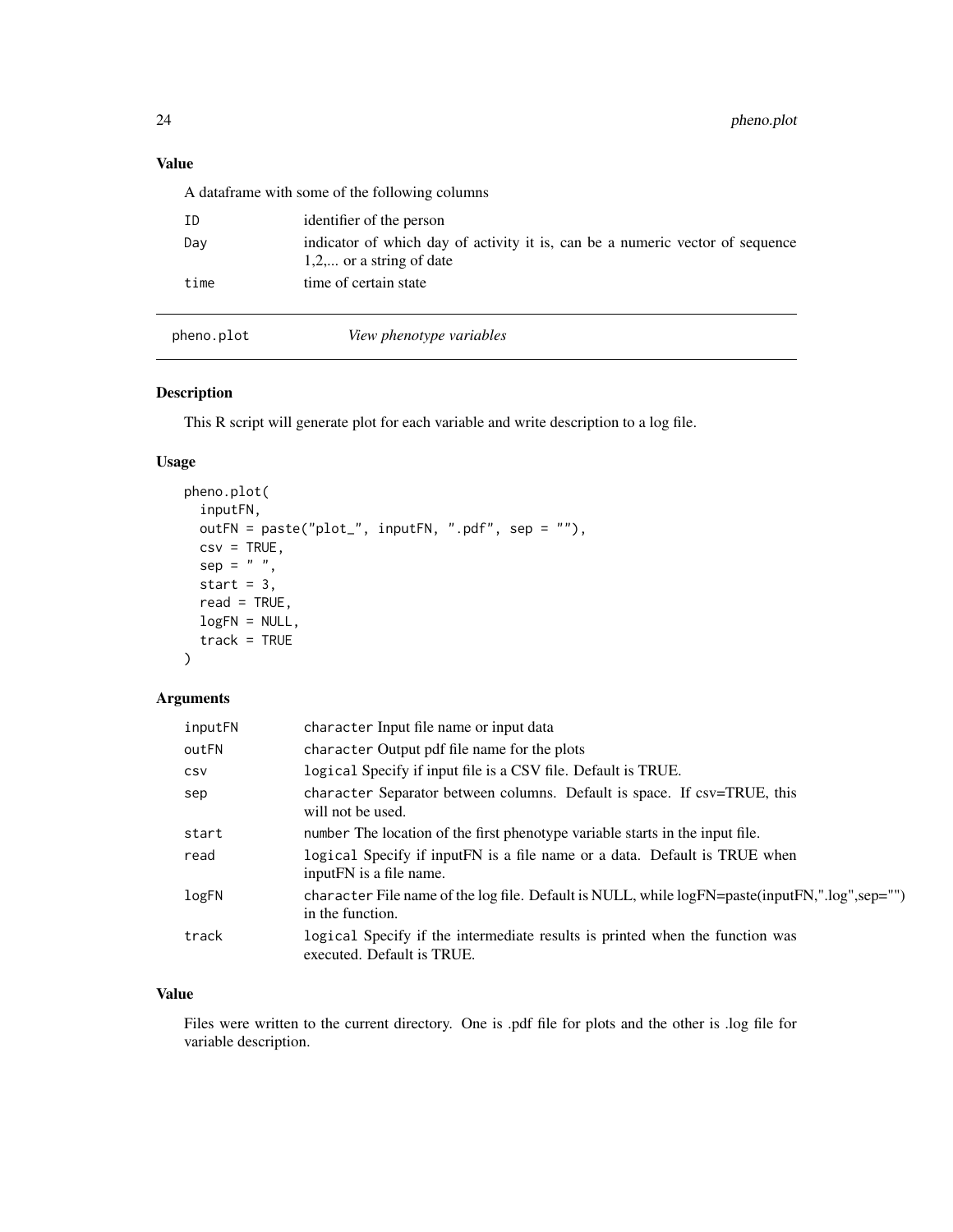<span id="page-24-0"></span>

This function calcualte relative amplitude, a nonparametric metric reprsenting fragmentation of circadian rhtymicity

#### Usage

RA2( $x$ , window = 1, method =  $c("average", "sum")$ )

#### Arguments

| X      | vector vector of activity data                                                                                         |
|--------|------------------------------------------------------------------------------------------------------------------------|
| window | since the caculation of M10 and L5 depends on the dimension of data, we need<br>to include window size as an argument. |
| method | character of "sum" or "average", function used to bin the data                                                         |

#### Value

RA

#### References

Junrui Di et al. Joint and individual representation of domains of physical activity, sleep, and circadian rhythmicity. Statistics in Biosciences.

RA\_long2 *Relative Amplitude for the Whole Datset*

#### Description

This function calcualte relative amplitude, a nonparametric metric of circadian rhtymicity. This function is a whole dataset wrapper for RA.

#### Usage

```
RA\_long2(count.data, window = 1, method = c("average", "sum"))
```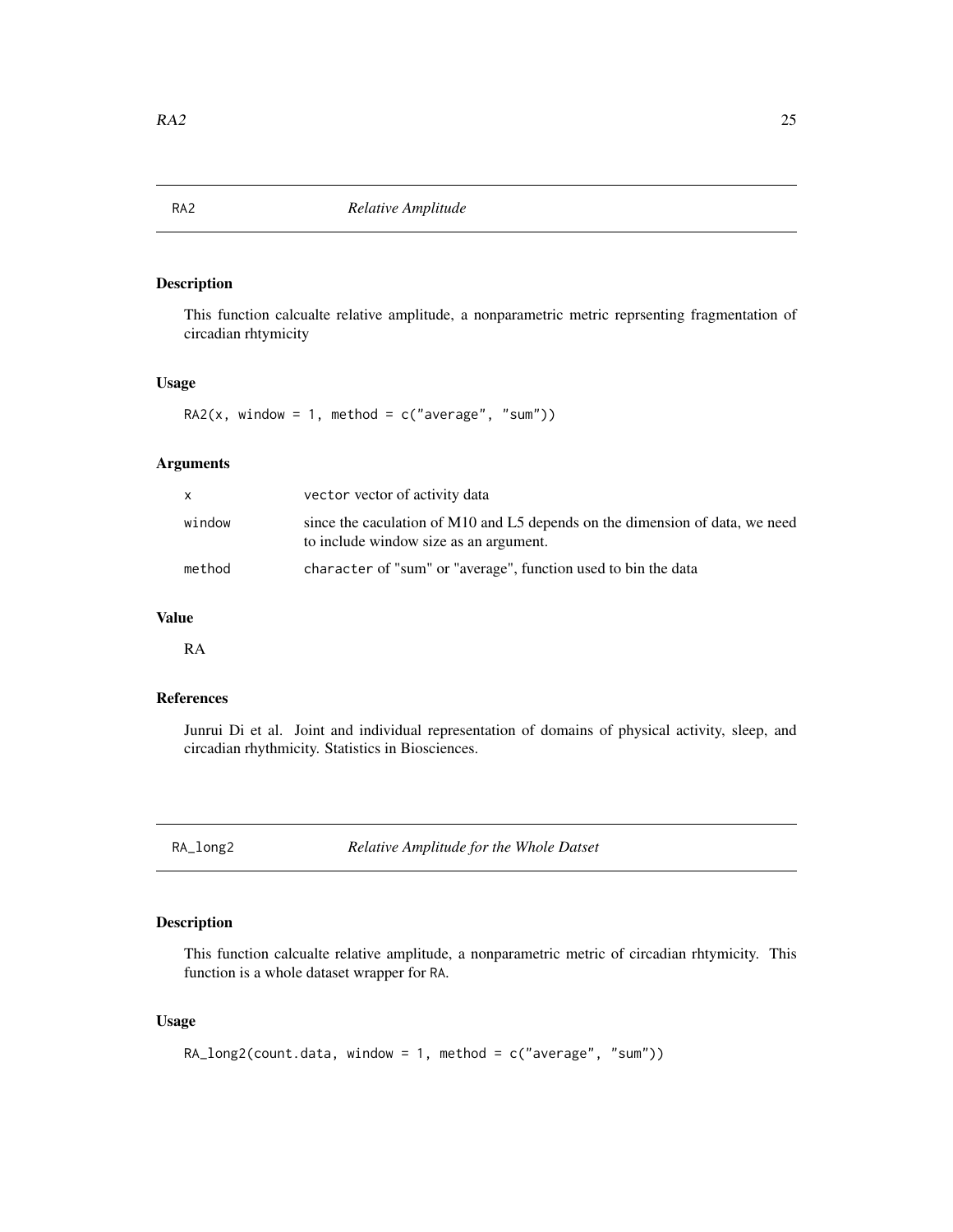<span id="page-25-0"></span>

| count.data | data. frame of dimension $n * (p+2)$ containing the p dimensional activity data<br>for all n subject days. The first two columns have to be ID and Day. ID can be<br>either character or numeric. Day has to be numeric indicating the sequency<br>of days within each subject. |
|------------|---------------------------------------------------------------------------------------------------------------------------------------------------------------------------------------------------------------------------------------------------------------------------------|
| window     | since the caculation of M10 and L5 depends on the dimension of data, we need<br>to include window size as an argument. This function is a whole dataset wrapper<br>for RA.                                                                                                      |
| method     | character of "sum" or "average", function used to bin the data                                                                                                                                                                                                                  |

#### Value

A data.frame with the following 3 columns

| TD. | ID        |
|-----|-----------|
| Day | Day       |
| RA  | <b>RA</b> |

SVDmiss2 *Modified SVDmiss function (package SpatioTemporal)*

#### Description

Modify ncomp = min(ncol(X),nrow(X),ncomp) for the matrix with nrow(X)<ncol(X)

#### Usage

SVDmiss2(X, niter = 200, ncomp =  $dim(X)[2]$ , conv.reldiff = 0.001)

#### Arguments

| X            | X Data matrix, with missing values marked by 'NA'.                                                                                                         |
|--------------|------------------------------------------------------------------------------------------------------------------------------------------------------------|
| niter        | niter Maximum number of iterations to run before exiting, 'Inf' will run until<br>the 'conv.reldiff' criteria is met.                                      |
| ncomp        | ncomp Number of SVD components to use in the reconstruction $(>0)$ .                                                                                       |
| conv.reldiff | conv. relatif Assume the iterative procedure has converged when the relative<br>difference between two consecutive iterations is less than 'conv.reldiff'. |

#### Details

See SVDmiss(package:SpatioTemporal) for details.

#### Value

See SpatioTemporal:: SVDmiss for details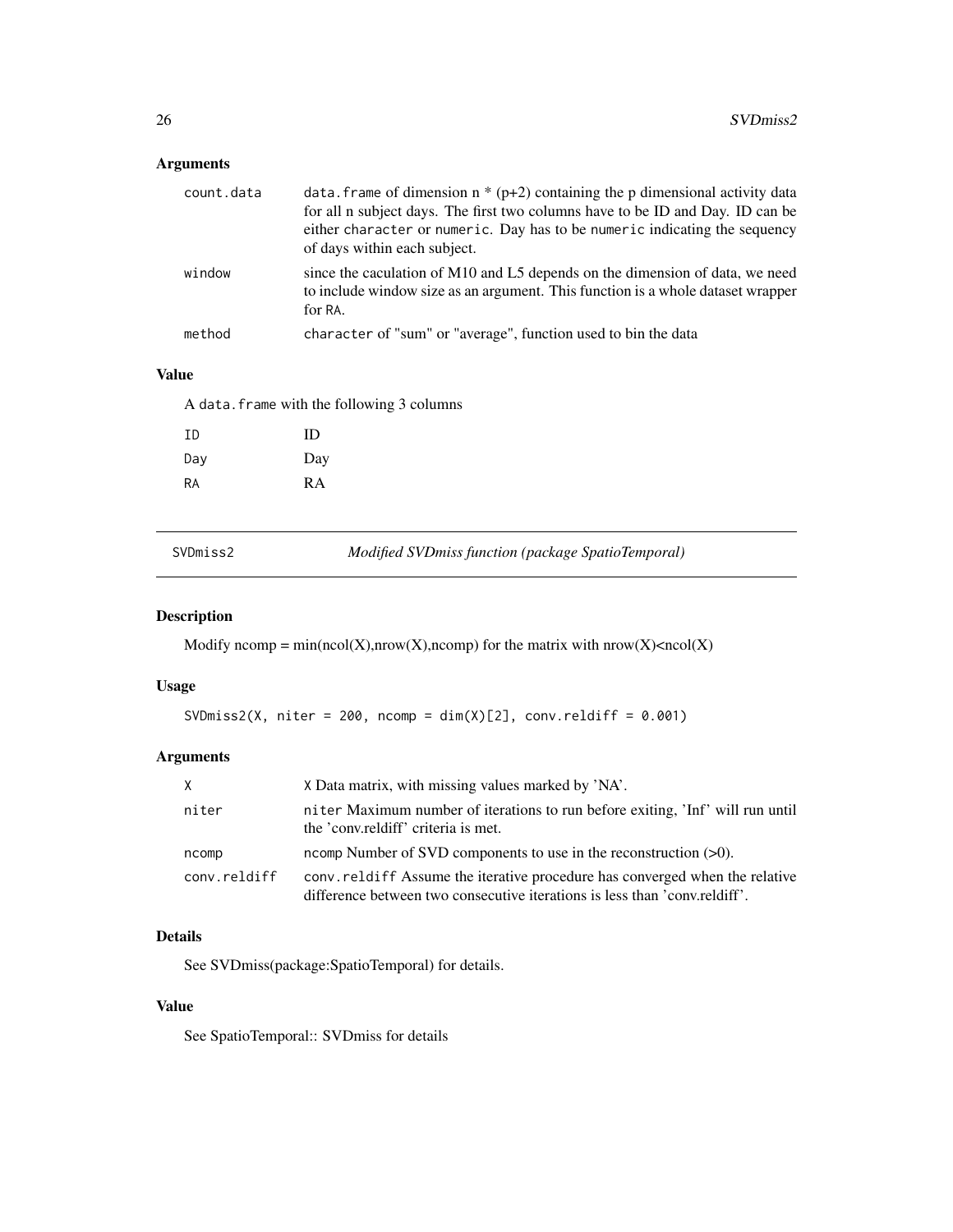<span id="page-26-0"></span>Calculate the total time of being in certain state, e.g. sedentary, active, MVPA, etc.

#### Usage

Time2(x, w, thresh, smallerthan = TRUE, bout.length = 1)

#### Arguments

| $\mathsf{x}$ | vector of activity data.                                                    |
|--------------|-----------------------------------------------------------------------------|
| w            | vector of wear flag data with same dimension as x.                          |
| thresh       | threshold to binarize the data.                                             |
| smallerthan  | Find a state that is smaller than a threshold, or greater than or equal to. |
| bout.length  | minimum duration of defining an active bout; defaults to 1.                 |

#### Value

Time

| Time_long2 | Timne Metrics for Whole Dataset |
|------------|---------------------------------|
|------------|---------------------------------|

#### Description

This function is a whole dataset wrapper for Time

#### Usage

```
Time_long2(count.data, weartime, thresh, smallerthan = TRUE, bout.length = 1)
```

| count.data  | data. frame of dimension $n*1442$ containing the 1440 minute activity data for<br>all n subject days. The first two columns have to be ID and Day. |
|-------------|----------------------------------------------------------------------------------------------------------------------------------------------------|
| weartime    | data. frame with dimension of count. data. The first two columns have to be<br>ID and Day.                                                         |
| thresh      | threshold to binarize the data.                                                                                                                    |
| smallerthan | Find a state that is smaller than a threshold, or greater than or equal to.                                                                        |
| bout.length | minimum duration of defining an active bout; defaults to 1.                                                                                        |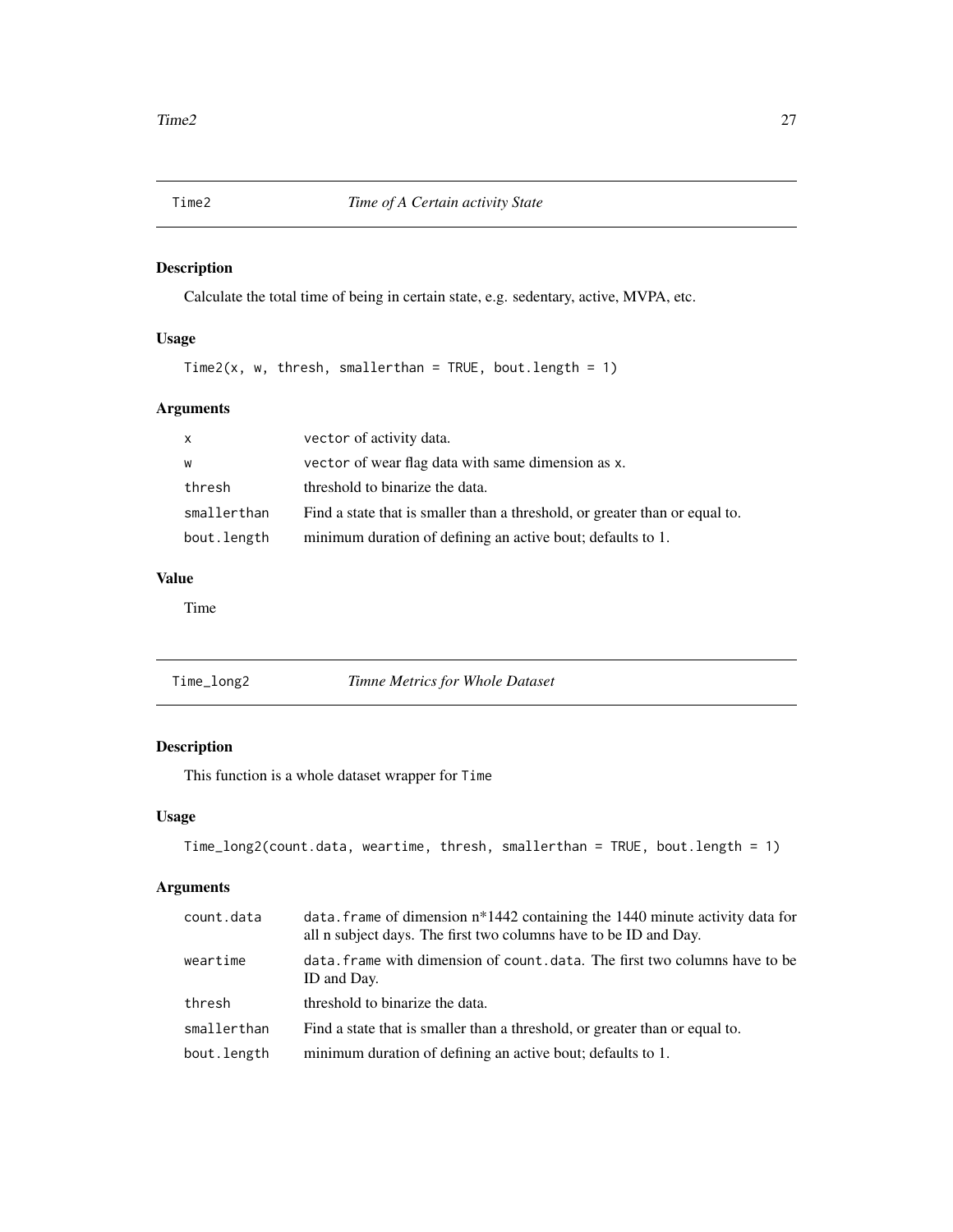#### <span id="page-27-0"></span>Value

A dataframe with some of the following columns

| ID   | identifier of the person                                                                                    |
|------|-------------------------------------------------------------------------------------------------------------|
| Day  | indicator of which day of activity it is, can be a numeric vector of sequence<br>$1,2,$ or a string of date |
| time | time of certain state                                                                                       |

Tvol2 *Total Volumen of Activity for Whole Dataset*

#### Description

Calculate total volume of activity level, which includes TLAC (total log transfored activity counts), TAC (total activity counts).

#### Usage

```
Tvol2(count.data, weartime, logtransform = FALSE, log.multiplier = 9250)
```
#### Arguments

| count.data   | data. frame of dimension $n*1442$ containing the 1440 minute activity data for<br>all n subject days. The first two columns have to be ID and Day.  |
|--------------|-----------------------------------------------------------------------------------------------------------------------------------------------------|
| weartime     | data. frame with dimension of count. data. The first two columns have to be<br>ID and Day.                                                          |
| logtransform | if TRUE, then calcualte TLAC. Or calculate TAC.                                                                                                     |
|              | log.multiplier number The coefficient used in the log transformation of the ENMO data, i.e.<br>$log($ log(multiplier $*$ ENMO + 1). Defaut is 9250. |

#### Details

log transormation is defined as  $log(x+1)$ .

#### Value

A dataframe with some of the following columns

| ΙD   | identifier of the person                                                                                    |
|------|-------------------------------------------------------------------------------------------------------------|
| Dav  | indicator of which day of activity it is, can be a numeric vector of sequence<br>$1,2,$ or a string of date |
| TAC  | total activity count                                                                                        |
| TLAC | total log activity count                                                                                    |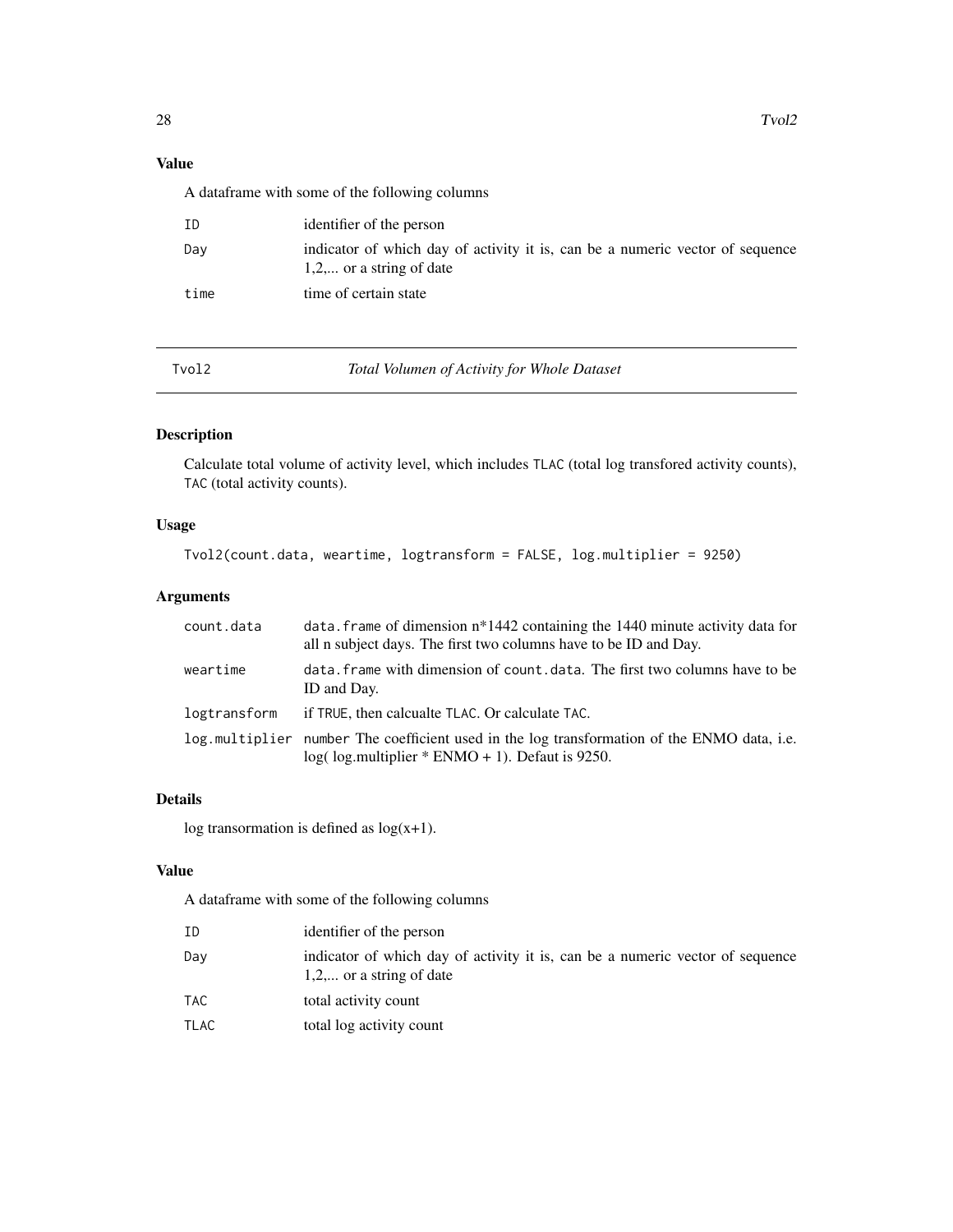<span id="page-28-0"></span>

Determine during which time period, subject should wear the device. It is preferable that user provide their own wear/non wear flag which should has the same dimension as the activity data. This function provide wear/non wear flag based on time of day.

#### Usage

```
wear_flag(count.data, start = "05:00", end = "23:00")
```
#### Arguments

| count.data | data. frame of dimension $n*1442$ containing the 1440 minute activity data for<br>all n subject days. The first two columns have to be ID and Day. |
|------------|----------------------------------------------------------------------------------------------------------------------------------------------------|
| start      | start time, a string in the format of 24hr, e.g. $"05:00"$ ; defaults to $"05:00"$ .                                                               |
| end        | end time, a string in the format of 24hr, e.g. " $23:00$ "; defaults to " $23:00$ "                                                                |

#### Details

Fragmentation metrics are usually defined when subject is awake. The weartime provide time periods on which those features should be extracted. This can be also used as indication of wake/sleep.

#### Value

A data.frame with same dimension and column name as the count.data, with 0/1 as the elments reprensting wear, nonwear respectively.